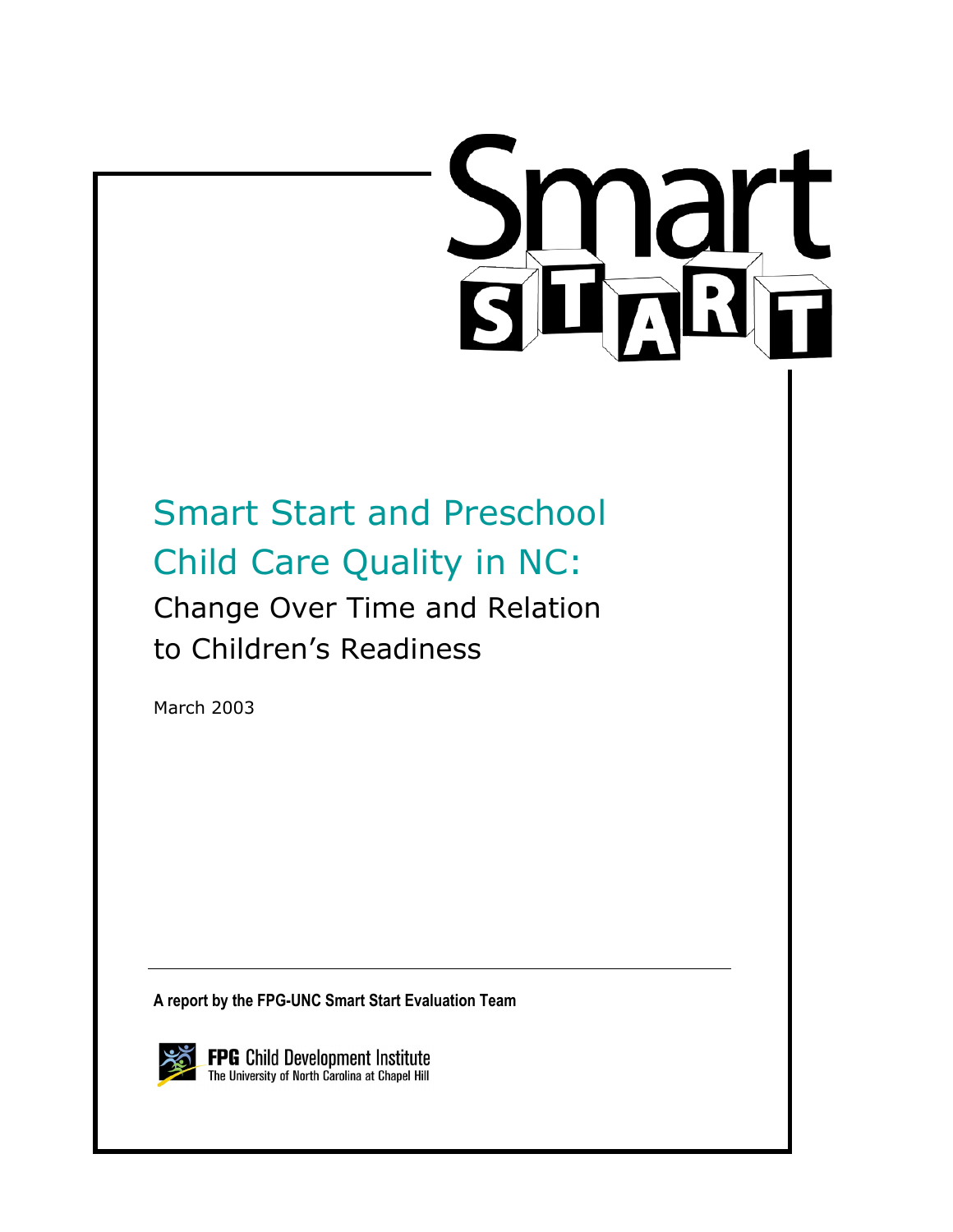# **Smart Start and Preschool Child Care Quality in NC: Change Over Time and Relation to Children's Readiness**

Smart Start Evaluation Team FPG Child Development Institute The University of North Carolina at Chapel Hill March 2003

Donna Bryant, Kelly Maxwell, Karen Taylor, Michele Poe, Ellen Peisner-Feinberg, and Kathleen Bernier wrote this report. The authors appreciate the suggestions made by several colleagues at FPG who reviewed the report, including Don Bailey, Tal Black, Peg Burchinal, Dick Clifford, Debby Cryer, Diane Early, Jim Gallagher, and Mary Ellen Voegler-Lee. We also thank the data collectors: Becki Brinson, Dana Broach, Kim Heath, Nikki Jaeger, Joanne Liddle, Cyndee Lohr, Leanne Morris, April Points, and Tracey Tardiff. Thanks also to Steve Magers for programming and Satsuki Scoville for report design. Finally, we are sincerely grateful for the help of the preschool directors, teachers, parents, and children whose cooperation made the study possible.

Suggested Citation: Bryant, D., Maxwell, K., Taylor, K., Poe, M., Peisner-Feinberg, E., and Bernier, K. (2003). Smart Start and Preschool Child Care Quality in NC: Change Over Time and Relation to Children's Readiness. Chapel Hill, NC: FPG Child Development Institute.

This research was funded by the N.C. Department of Health and Human Services, Division of Child Development.

This and other reports from the Smart Start Evaluation Team may be found on the web: www.fpg.unc.edu/smartstart/.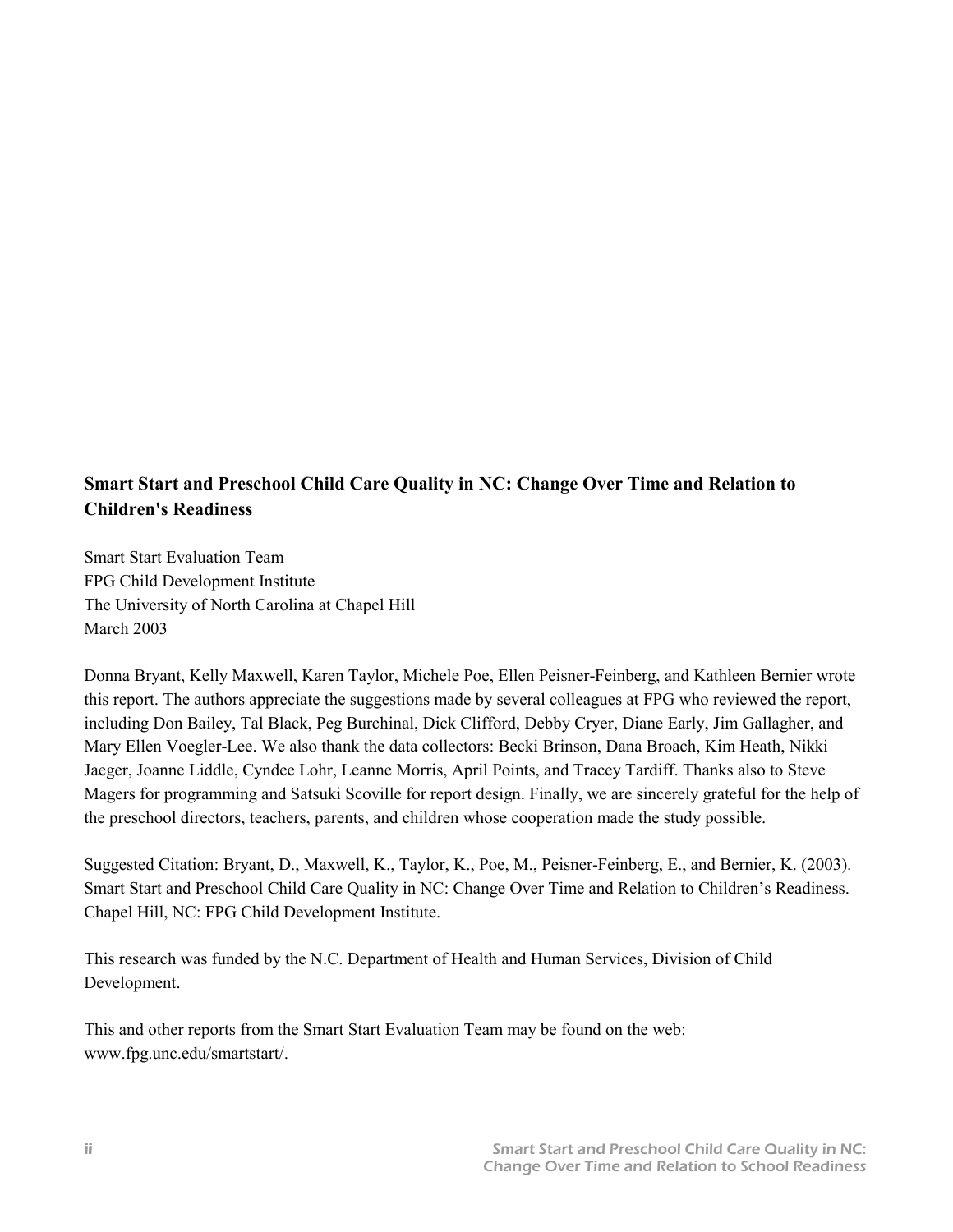# Smart Start and Preschool Child Care Quality in NC: Change over Time and Relation to Children's Readiness

### A Report by the FPG-UNC Smart Start Evaluation Team

### Executive Summary

### March, 2003

The primary goal of Smart Start is to ensure that all children enter school healthy and prepared to succeed. Based on extensive evidence that child care quality can positively affect children's learning, one of the main ways that Smart Start has tried to achieve the readiness goal is by improving the quality of children's experiences in early care and education programs. Smart Start has funded a variety of technical assistance (TA) activities to improve child care including on-site technical assistance, quality improvement and facility grants, teacher education scholarships, license upgrades, teacher salary supplements, and higher subsidies for higher child care quality or higher teacher education levels. These activities have been designed to improve child care quality and thereby expected to positively affect children's readiness for school.

This study included 110 preschool child care programs that were part of previous observational studies of NC child care quality between 1994 and 1999. The centers were located in 20 partnerships that entered Smart Start in the first, third, or fourth years of funding and were in a variety of geographic settings--urban and rural; Piedmont, East and West. We measured the quality of classroom practices and the center's level of participation in Smart Start-funded TA activities in the past year. From these classrooms we assessed 512 preschool children on their language, literacy, numeracy, and social-emotional skills.

Three main conclusions can be drawn: (1) Between 1993 and 2002, child care quality in this sample steadily and significantly increased, (2) Participation in Smart Start-funded activities was significantly positively related to child care quality, and (3) Children who attended higher quality centers score significantly higher on measures of skills and abilities deemed important for success in kindergarten than children from lower-quality centers.

While this study cannot identify which Smart Start TA activities have been most effective at improving quality, it does show that Smart Start-funded activities are significantly related to preschool classroom quality. In addition, this study replicated our earlier finding that a center's level of current participation in Smart Start-funded activities was related to classroom quality, but previous participation was not. A policy implication of this finding is that continuous quality enhancement efforts may be necessary to sustain higher levels of classroom quality. Although a significant increase in preschool classroom quality has been documented, a large proportion of preschool child care in NC is not yet at the high level of quality that is necessary to promote good outcomes for children.

Classroom quality was significantly, positively related to children's outcomes, over and above the effects of gender, income, and ethnicity. Children from poor and non-poor families were equally influenced by quality, providing support for quality improvement programs in all kinds of settings, serving all kinds of children, not just targeted to those who are poor. Children from poor families are more likely to have lower kindergarten readiness skills and thus be in greater need of positive early childhood experiences; however, all children benefit from improved programs.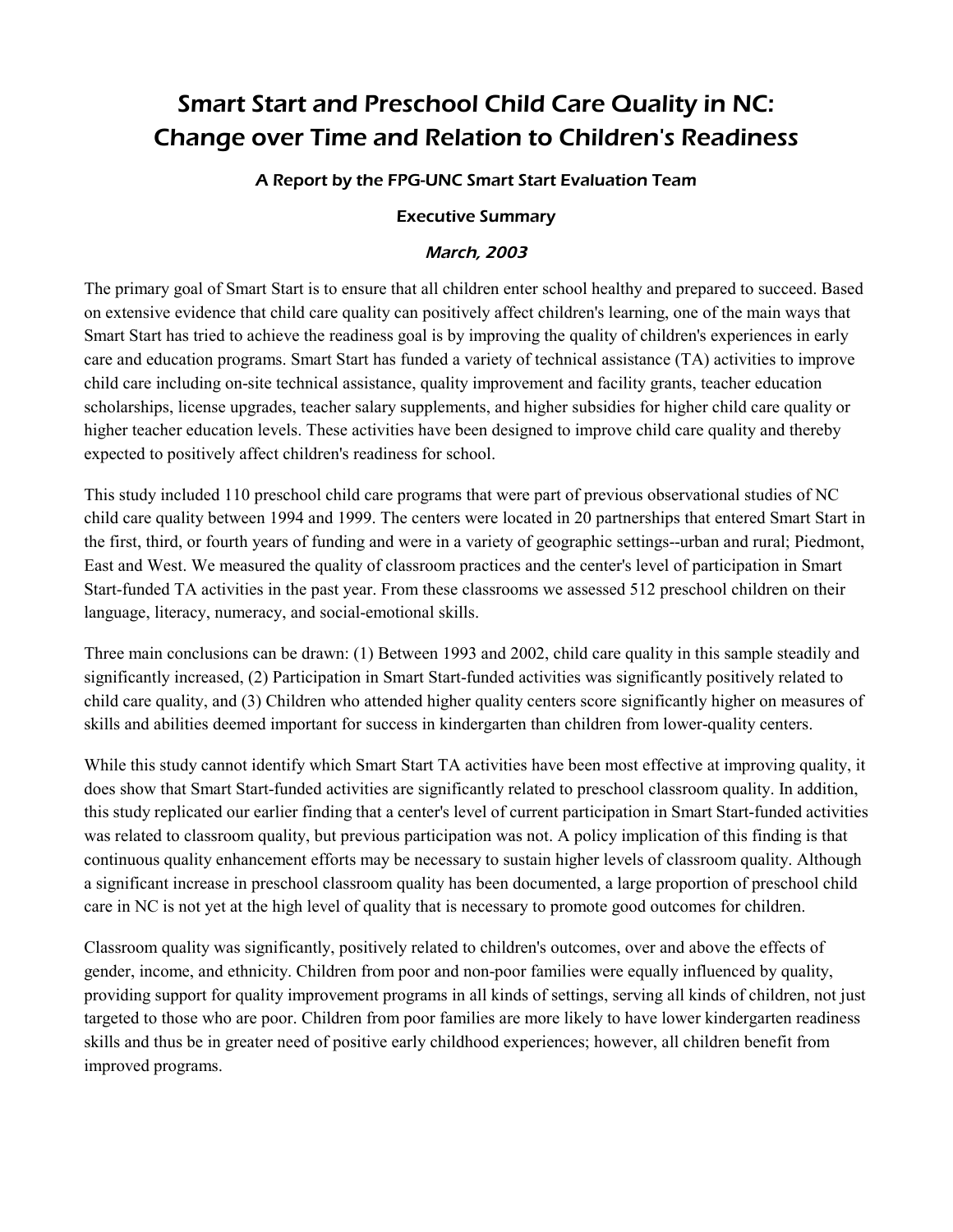# Smart Start and Preschool Child Care Quality in NC: Change over Time and Relation to Children's Readiness

## A Report by the FPG-UNC Smart Start Evaluation Team

orth Carolina's Early Childhood Initiative, Smart Start, was established in 1993 as a partnership between state government and local leaders, service providers, and families to better serve children under six and their families. State funds are distributed to community partnerships, non-profit orth Carolina's Early Childhood Initiative, Smart Start, was established in 1993 as a partnership<br>between state government and local leaders, service providers, and families to better serve children<br>under six and their fam health activities. The first round of twelve partnerships (18 counties) were awarded Smart Start funds in 1993 and have been called the "pioneer" partnerships. Subsequent rounds of partnerships were awarded funds each year from 1994 to 1997, until all NC counties were part of a Smart Start partnership. All 100 counties in North Carolina have received Smart Start funds since 1997, either as a single-county partnership or as part of a multiplecounty partnership. Funding for Smart Start reached \$220 million in 2001, but has been reduced to \$190 million in fiscal year 2002-03.

The primary goal of Smart Start has been to ensure that all children enter school healthy and prepared to succeed. Smart Start's approach requires that local community partnerships plan how best to meet their own community's needs, improve and expand existing programs for children and families, and design and implement new programs. Although each partnership decides how best to meet the needs of its children and families, all work to improve the quality of early childhood education, including center-based care. By legislative mandate, partnerships spend at least 70% of their funds on child care. Statewide, about half of this amount is spent on child care subsidies for poor or working class families and about half is spent on child care quality improvement activities, both in centers and family child care homes. Activities to improve child care include on-site technical assistance (TA), quality improvement and facility grants, teacher education scholarships, teacher salary supplements, license upgrades, and higher subsidies for families to purchase higher child care quality.

This report focuses on the relation between Smart Start and center-based, preschool child care quality and children's readiness for kindergarten, addressing three main questions:

- 1. Has the quality of child care improved over time?
- 2. Does center participation in Smart Start-funded activities predict quality?
- 3. Do preschool children attending higher quality child care programs have better skills than children attending lower quality programs?

Previous Smart Start Evaluation studies have addressed the first two questions about quality. Preschool child care quality improved over the first six years of Smart Start and centers' level of participation in Smart Start-funded activities was significantly related to quality (Bryant, Maxwell, & Burchinal, 1999; Bryant, Bernier, Peisner-Feinberg, & Maxwell, 2002). In the new study described in this report, we collected child care observations and interviews from centers in 18 partnerships in 2002 to see if quality improvement as well as the relationship between Smart Start participation and quality continued.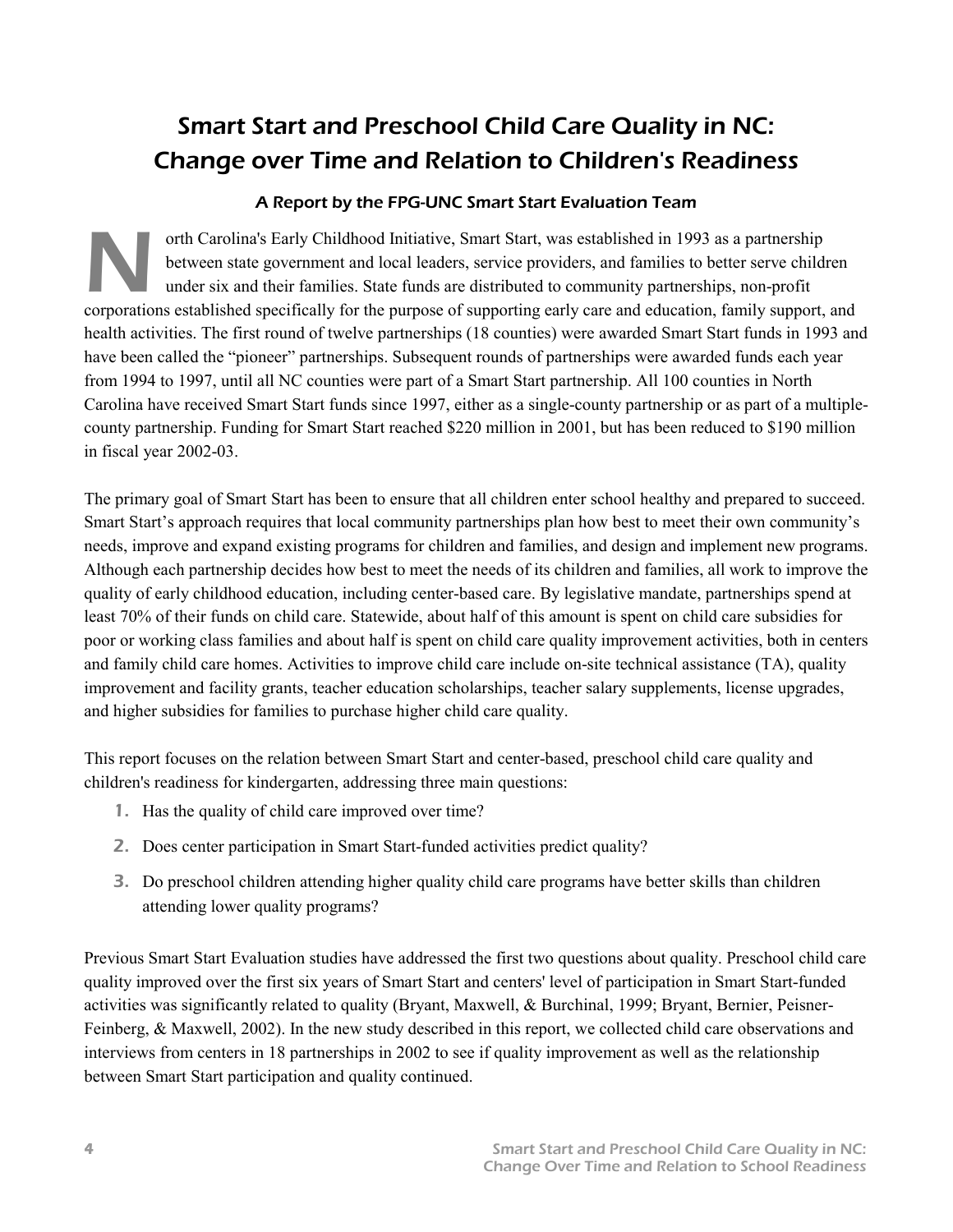Regarding the third question about the relation between classroom quality and children's outcomes, several studies have shown that overall classroom quality is related to cognitive, language, social, and emotional outcomes for children, both in the short-term and the long-term. For example, recent findings from the Cost, Quality, and Outcomes Study, a longitudinal study of child care center quality and children's long-term outcomes, found that children who attended higher quality preschool classrooms had fewer problem behaviors, better math skills, and better cognitive and attention skills through second grade (Peisner-Feinberg, Burchinal, Clifford, Culkin, Howes, Kagan, & Yazejian, 2001). In addition, the positive influences of better child care quality were even more pronounced for children at greater risk, particularly in their behavior problems and math skills. Other studies have shown that children in higher quality preschool classrooms exhibit greater competence with peers in preschool (Howes, Phillips, & Whitebook, 1992) and in kindergarten (Howes, 1990). Data from the North Carolina Head Start Quality Research Center showed that Head Start children in higher quality classrooms were rated by their teachers as having better social skills and fewer problem behaviors than children in lower quality classrooms (Bryant & Peisner-Feinberg, 2000; Peisner-Feinberg, 2000).

An earlier Smart Start Evaluation study partially addressed Question 3 by examining children's school readiness skills, but did not link school readiness to child care quality. Specifically, the 1999 study documented that children attending child care programs that participated intensively in Smart Start-funded improvement efforts were significantly more ready for kindergarten than their peers who attended non-participating child care programs (Maxwell, Bryant, & Miller-Johnson, 1999). Independent assessments and kindergarten teacher ratings showed that these children were half as likely to have language delays or behavior problems when they entered kindergarten. By including observations in classrooms, the current study fully addresses the third question of the relation between classroom quality and children's skills and knowledge.

# Study Description

### Sample - Centers

Data for this study were gathered from samples of child care centers in 12 pioneer partnerships (Round 1) and in 8 partnerships that entered Smart Start in 1996 or 1997 (Round 3 or 4). All centers in the current study had participated in at least one previous Smart Start Evaluation child care quality study and many had participated two or three times before. Table 1 summarizes the number of centers participating in the previous studies by year. We did not gather child care quality data from partnerships that began receiving Smart Start funding in Rounds 2 or 5.

The evaluation team has conducted a wide range of studies using partnerships from all rounds, but never all rounds in the same study. We think a sample of 20 partnerships is sufficient to answer the questions posed in this study.

Child care in the pioneer partnerships (Round 1) has been most extensively studied because these counties were the first to participate in Smart Start. As Table 1 shows, in 1994 we

# *Table 1.* **Number of centers visited in each year of the quality studies**

| <b>Study Year</b> | Round 1 | Rounds 3 & 4 |
|-------------------|---------|--------------|
| 1994              | 184     | n/a          |
| 1996              | 188     | n/a          |
| 1997              | n/a     | 112          |
| 1999              | 135     | 85           |
| 2002              | 68      | 42           |
|                   |         |              |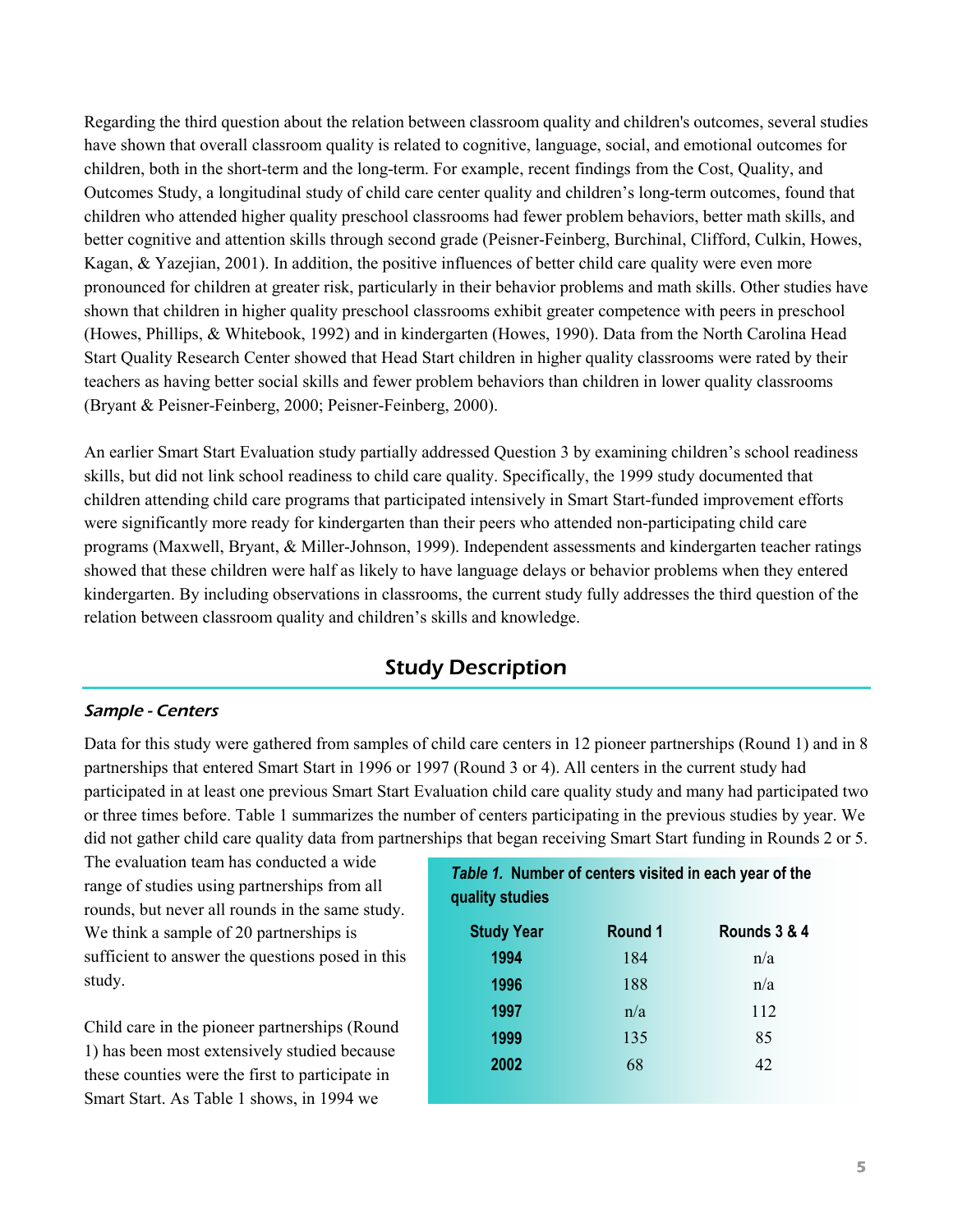visited 184 child care centers in Round 1. Half were randomly selected from the county's list of licensed centers and half were selected specifically because they were participating in Smart Start-funded activities. Analyses of major center characteristics, including quality, showed no differences in results based on sampling strategy, so we did not use this sampling strategy again and collapsed these groups in our analyses. In 1996 we revisited all the 1994 centers that were still operating and added an additional random sample to achieve a total sample of 188 centers. In 1999, all centers visited in 1996 were asked to participate again. The results of these three previous studies of NC child care quality have been reported (Bryant, Maxwell, Burchinal, & Lowman, 1997; Bryant, Maxwell, & Burchinal, 1999; Bryant, Bernier, Peisner-Feinberg, & Maxwell, 2002).

The evaluation team first visited child care centers in Rounds 3 and 4 in 1997 as Smart Start was just beginning in these partnerships. We visited 112 centers in 1997 from 8 counties that started receiving Smart Start funds in Rounds 3 and 4. From 4 of these partnerships, we asked all child care centers to participate; in 4 larger partnerships we randomly sampled centers. The data collection procedures replicated those that had taken place in the Round 1 partnerships. In 1999, all centers in Rounds 3 and 4 that were visited in 1997 were asked to participate in another observation and interview.

The participation rate for these earlier studies was 75% in 1994, 64% in 1996, 75% in 1997, and 79% in 1999. These are satisfactory rates relative to other child care studies, and equal to or higher than participation rates in two often-cited child care observation studies with large samples (the Cost, Quality, and Outcomes Study, 1995; and the NICHD Early Child Care Research Network, 1996).

For the 2002 data collection phase, we did not have the resources to visit all previously visited centers. To assure a range of classroom quality in the sample, we divided all the centers observed in 1999 into quartiles based on their quality scores. We asked 100% of the centers in the top and bottom quartiles to participate and we randomly selected 50% of the centers in the middle two quartiles to participate. Because scores in the middle two quartiles were tightly clustered and because we randomly sampled among them, the sample included a range of quality scores. Of the 152 centers selected for participation, 13 did not serve 4-year-olds, so we did not include them. Of the remaining 139 centers, 110 agreed to participate (79%). The type of centers included 30% independent, 28% Head Start, 19% church-sponsored, 5% franchise, 2% developmental day, 1% public preschool and 15% other. The sample was not specifically drawn to be representative of the state distribution of types of centers, but the full range of child care center types did participate in the study.

To determine whether poor quality programs were more likely to drop out of the study, we compared the previous quality scores of centers in the sample in 1996, 1999, and 2002 with those not in the sample in those years. No differences were observed in the 1996 or 1999 data collection phase, however the 1999 mean quality score of the 2002 sample was significantly higher than the 1999 mean score of the centers not seen in 2002. This indicates that some of the lower quality centers in 1999 did not participate in the 2002 study. The data analysis methods were designed to take this into account so that our conclusions regarding change over time are valid.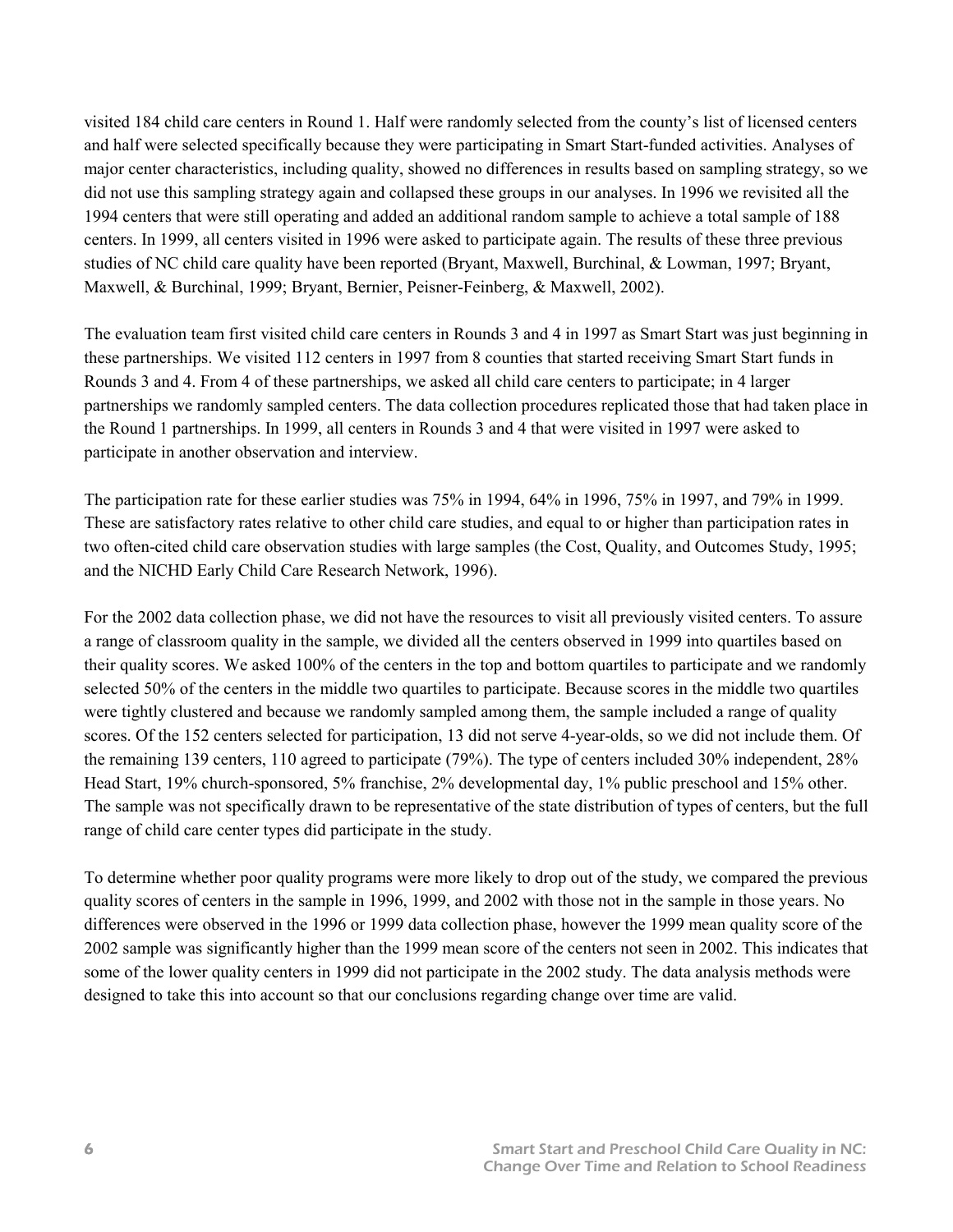### Sample - Children

Child care directors from the 110 participating centers sent recruitment letters home to the parents of all children who were expected to attend kindergarten in the fall of 2002. Children whose parents consented were included in the study, up to 6 per classroom. If more than 6 children had consents, data collectors assessed those who had been at the center the longest time, randomly picking half boys and half girls. In total, they assessed 512 children. The average length of time children had attended their center was 23 months; 57% had attended their center for over a year. Boys made up 50.8% of the sample. Slightly more than half of the sample (54.7%) was White; 32.4% were Black, 2% Hispanic, 4.7% Native American, 2.2% Asian, and 4.1% Multiracial or Other. About half of the children (53.3%) were reported to be receiving a child care subsidy, the definition we used for poverty. Of the 274 children from poor families, 43.4% were White, 42.7% were Black, 2.6% Hispanic, 5.1% Native American, 1.5% Asian, and 4.7% were Multiracial or Other.

### Procedures and Measures

One randomly selected preschool classroom was visited in each center between January and March 2002. Trained research assistants collected observational data and interviewed the classroom teacher and center director with measures described below. We provided participating directors and teachers with a \$30 gift certificate for their help. Between April and June of 2002, the data collectors revisited each classroom to assess the children in a oneon-one session that lasted about 30 minutes.

Child care quality measure. The *Early Childhood Environment Rating Scale* (ECERS, Harms & Clifford, 1980) is a well-established measure of child care quality that assesses seven general areas: personal care routines, furnishings and display for children, language-reasoning experiences, fine and gross motor activities, creative activities, social development, and adult needs. Scores on each of 37 items can range from 1 to 7, with the overall mean score used as a global measure of the developmental appropriateness or quality of the classroom. To be consistent with other research, the adult needs items were not included in the overall classroom quality scores. An overall score from 1 to 2.9 is considered poor quality; scores from 3 to 4.9 are considered medium quality; and scores of 5 or greater are considered good to excellent quality. Although a revised version of the ECERS was published in 1998, we continued to use the original ECERS so that results can be compared over time on the same measure. Before data collection, observers were trained to an inter-rater agreement standard of at least 85% within one point. Inter-rater reliability during data collection (based on 10% of the observations) was 82.3% within 1 point or exact.

Director interview. Data collectors interviewed center directors to obtain information about center characteristics and services. This interview included a list of 14 different Smart Start-funded TA activities, most of them related to quality improvement, that the director or teaching staff might have participated in during the past year. Table 2 lists the categories of activities. The director interview was conducted after the classroom observation, so the observers' classroom ratings were based only on what they saw in the classroom and not biased by knowledge of center activities related to quality improvement. For each study year, we created a Smart Start participation index for each center by summing the total number of quality improvement activities.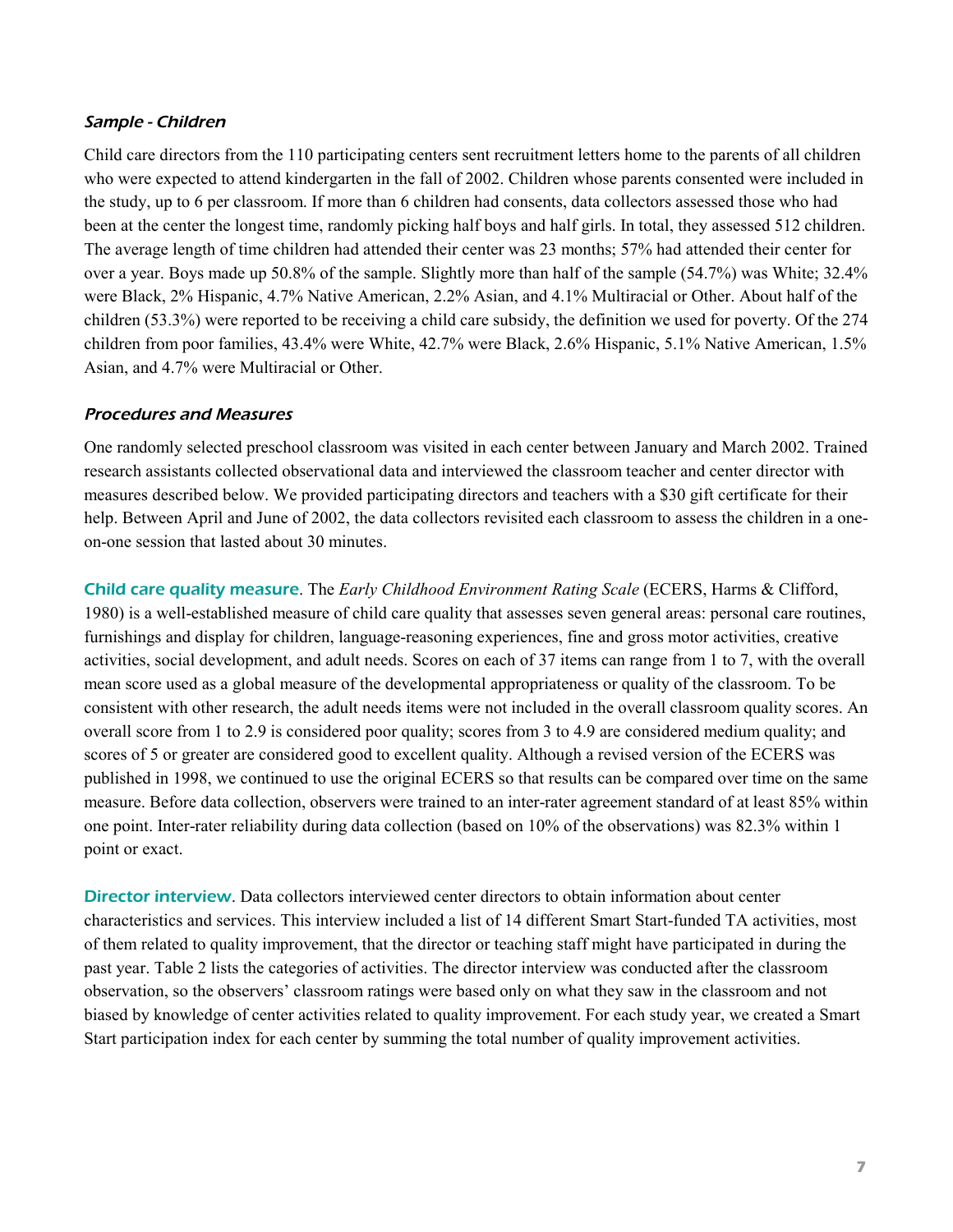### Child assessments. Children's

knowledge and skills were assessed by a number of measures, including several that were used in the NC School Readiness Assessment in 2000 (Maxwell, Bryant, Ridley, & Keyes-Elstein, 2001). The child care teacher was asked to rate children's social skills and problem behaviors (Social Skills Rating System, Gresham & Elliott, 1990). Teachers of 89% of the children (455 of 512) returned these forms. Language and math skills were assessed during one-on-one activities with the children, including the Peabody Picture Vocabulary Test III (PPVT-III) (Dunn & Dunn, 1997), the Applied Problems subtest of the Woodcock-Johnson (1989), a literacy assessment (Concepts About Print, Zill & Resnick, 1998), and 4 tasks that asked children to count and to identify letters, numbers and colors. Appendix A describes the measures in more detail. Before assessing study children, data collectors were trained on the

### *Table 2.* **Smart Start-funded activities**

- **1.** Increased subsidies for higher quality care
- **2.** Funds for teachers to attend college
- **3.** On-site technical assistance
- **4.** Quality improvement grants to upgrade license level (materials, facilities)
- **5.** Teacher salary supplements
- **6.** Support to achieve national accreditation
- **7.** Training workshops (CPR, classroom practices, outdoor play, etc.)
- **8.** Developmental screenings
- **9.** Transportation for children
- **10.** Enrichment activities in the classroom (story teller, art teacher)
- **11.** Teacher substitutes
- **12.** Support to improve services for children with disabilities
- **13.** Lending library of appropriate materials
- **14.** Subsidies not tied to higher quality

administration of the child measures, practiced the measures several times, and then were observed by an experienced trainer to assure that they followed correct administration procedures.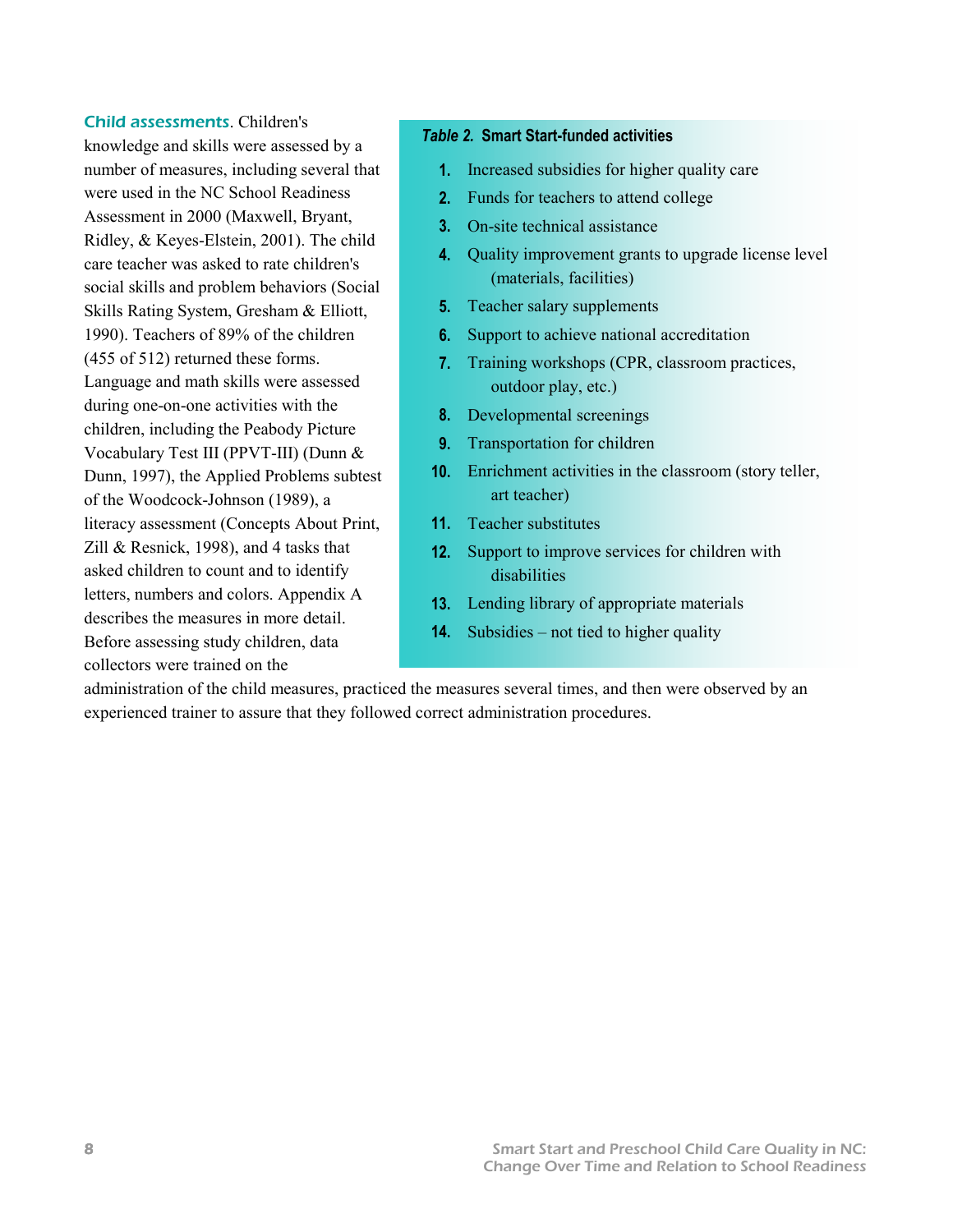# **Results**

### Child Care Quality Over Time

The first question addressed by this study was whether child care quality in this sample of NC centers improved over time. With Smart Start focusing considerable attention and resources on child care quality, increases would be expected. Using the overall ECERS score as the measure of quality, a statistical technique (linear model for mixed effects) was used to examine whether ECERS scores changed over time. The ECERS classroom quality scores significantly increased over time  $(p < 0.001)$ . This analysis indicated that both the overall quality of the centers sampled each year and the quality of the individual centers significantly increased over the observed time period. Table 3 presents the mean ECERS scores, standard deviations, and ranges for centers in Round 1 and Rounds 3 & 4 by year, showing this positive increase over time.

| Table 3. Mean ECERS scores by study year |     |      |           |                |     |      |              |             |  |  |  |
|------------------------------------------|-----|------|-----------|----------------|-----|------|--------------|-------------|--|--|--|
|                                          |     |      |           | <b>Round 1</b> |     |      | Rounds 3 & 4 |             |  |  |  |
| <b>Study Year</b>                        | N   | Mean | <b>SD</b> | Range          | N   | Mean | <b>SD</b>    | Range       |  |  |  |
| 1994                                     | 180 | 4.25 | 0.64      | $2.5 - 6.3$    |     |      |              |             |  |  |  |
| 1996                                     | 188 | 4.52 | 0.69      | $3.0 - 6.3$    |     |      |              |             |  |  |  |
| 1997                                     |     |      |           |                | 112 | 4.37 | 0.81         | $2.6 - 6.4$ |  |  |  |
| 1999                                     | 133 | 4.59 | 0.74      | $2.5 - 6.2$    | 84  | 4.36 | 0.74         | $2.5 - 5.6$ |  |  |  |
| 2002                                     | 68  | 4.73 | 0.93      | $2.6 - 6.8$    | 42  | 4.76 | 0.96         | $2.8 - 6.6$ |  |  |  |
|                                          |     |      |           |                |     |      |              |             |  |  |  |

For both samples of centers (Round 1 and Rounds  $3 \& 4$ ), the first observation--made at the beginning of Smart Start in their respective counties--yielded mean ECERS scores between 4.25 - 4.37, while the most recent ECERS scores, after 4 to 7 years of Smart Start, yielded mean scores of about 4.75. This is an increase of over  $\frac{1}{2}$ standard deviation, an effect size of 0.64 for Round 1 and 0.58 for Rounds 3 & 4. In educational research,

interventions that can achieve this level of improvement are considered to be effective. (For comparison, Cohen (1988) considered an effect size of 0.5 as a "medium" effect and 0.8 as a "large" effect.)

Figures 1 and 2 illustrate the increased quality over time in Round 1 partnerships and Rounds 3 & 4. Because of the higher attrition of low quality



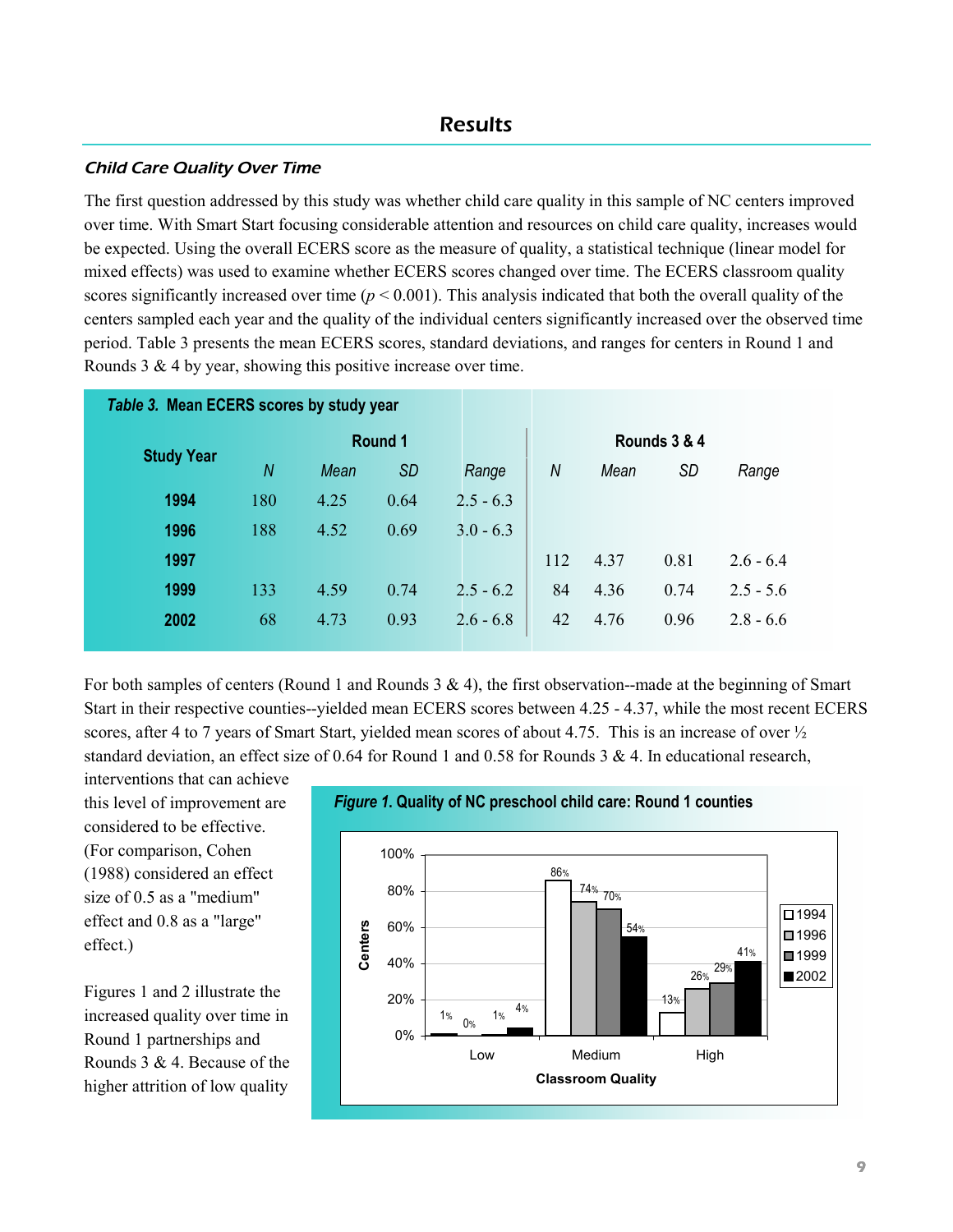

centers from 1999 to 2002, these figures include only centers seen at least twice. A score of 5 on the ECERS is considered "good" and a 7 is "excellent," so evaluators often use 5 as a threshold for "high" quality. For Round 1, the percentage of centers scoring at 5 or above increased steadily from 1994 to 2002. For Rounds 3  $& 4$ , the percentage of centers in the highest category in 1999 was about the same as in 1996, but a large

increase was present by 2002. In the first observation period (1994 for Round 1 centers and 1997 for Rounds 3 & 4), centers in the East had somewhat lower quality scores than centers in the Piedmont and West; however, at all later observation times, no regional differences were noted.

### Relation Between Smart Start Participation and Child Care Quality

The second question was whether participation in Smart Start-funded activities was related to child care center quality. Table 4 presents the mean number of Smart Start-funded activities that centers participated in by study year and round. On average, centers participated in about 4 or 5 Smart Start-funded activities, with a range from 0 to 12. The exception is that in their baseline year of Smart Start, centers in Round 3 and 4 partnerships participated in a mean of 1 activity.

| Round 1           |     |      |           |          |     | Rounds 3 & 4 |           |          |
|-------------------|-----|------|-----------|----------|-----|--------------|-----------|----------|
| <b>Study Year</b> | N   | Mean | <b>SD</b> | Range    | N   | Mean         | <b>SD</b> | Range    |
| 1994              | 184 | 3.91 | 2.76      | $0 - 11$ |     |              |           |          |
| 1996              | 188 | 4.93 | 2.87      | $0-12$   |     |              |           |          |
| 1997              |     |      |           |          | 110 | 1.03         | 1.69      | $0 - 7$  |
| 1999              | 135 | 5.94 | 2.89      | $0-12$   | 84  | 4.42         | 2.69      | $0 - 12$ |
| 2002              | 68  | 4.69 | 2.08      | $0-12$   | 42  | 4.38         | 2.39      | $0-9$    |

Table 5 presents the relationship between a center's participation in Smart Start-funded activities and classroom quality based on how long the partnerships had been participating in Smart Start. This analysis shows that the number of Smart Start activities was not significantly related to classroom quality in the first year of Smart Start (1994 for Round 1 and 1997 for Rounds 3 & 4), but participation was related to classroom quality at each later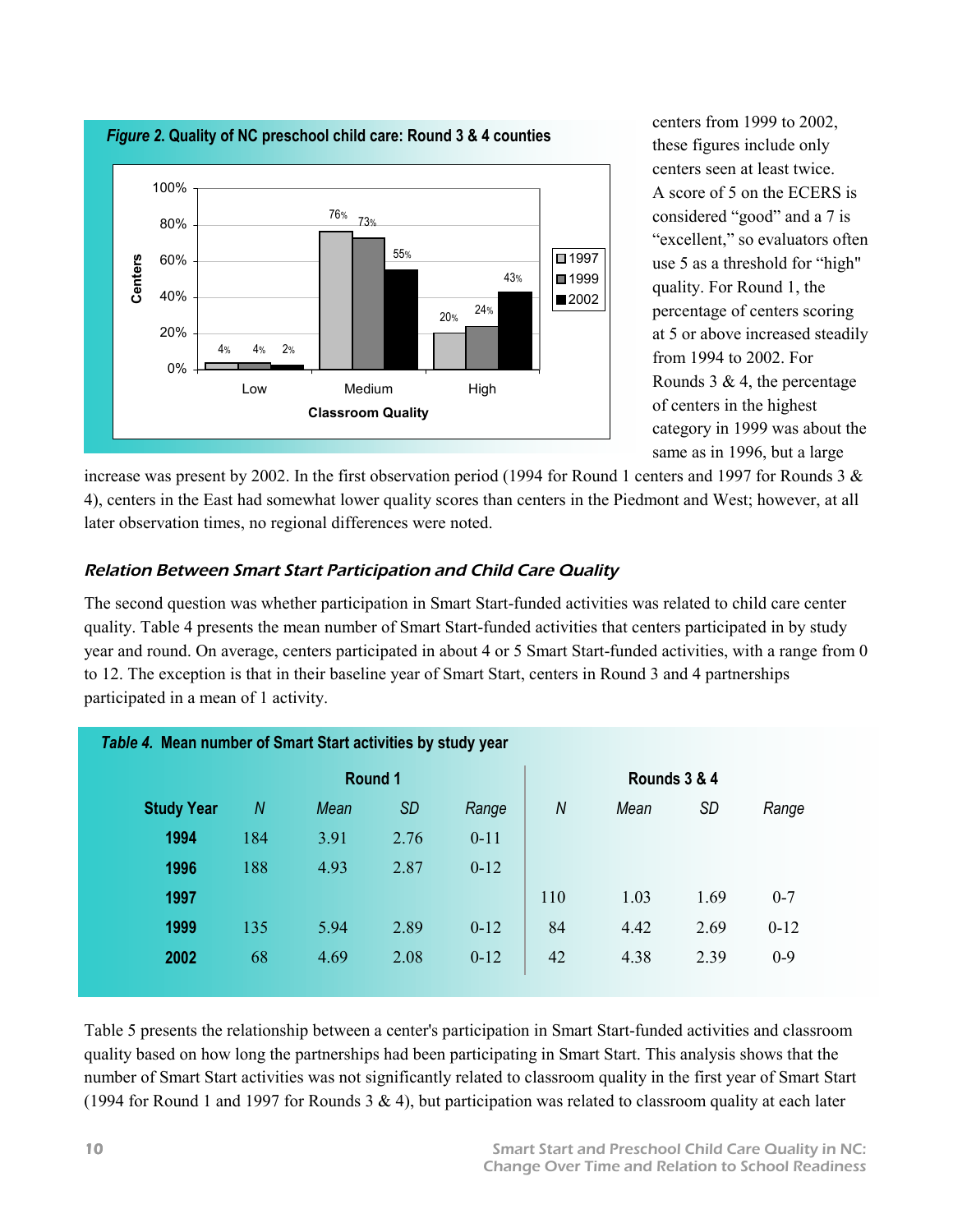observation time (2 years, 5 years, and 8 years later). In addition, the strength of the relationship between quality

and Smart Start participation increased over time. The positive effect of participation was the same for both Round 1 and Round 3 & 4 samples.

We also tested whether previous Smart Start participation (in 1999) predicted child care quality in 2002 and it did not. This analysis

| Table 5. Relationship between number of Smart Start activities and quality |                                  |                          |                              |  |  |  |  |  |
|----------------------------------------------------------------------------|----------------------------------|--------------------------|------------------------------|--|--|--|--|--|
| Length of time in<br><b>Smart Start</b>                                    | <b>Effect</b><br><b>Strength</b> | <b>Standard</b><br>Error | <b>Significance</b><br>Level |  |  |  |  |  |
| During startup year                                                        | 0.003                            | 0.016                    | 0.8431                       |  |  |  |  |  |
| After 2 years                                                              | 0.039                            | 0.013                    | 0.0038                       |  |  |  |  |  |
| After 5 years                                                              | 0.055                            | 0.016                    | 0.0008                       |  |  |  |  |  |
| After 8 years                                                              | 0.085                            | 0.033                    | 0.0116                       |  |  |  |  |  |
|                                                                            |                                  |                          |                              |  |  |  |  |  |

replicated our earlier finding that concurrent participation in quality improvement activities is important for supporting child care quality and that extensive previous participation does not guarantee that a center's *current* quality is high.

### The Relation Between Child Care Quality and Children's Outcomes

The final research question was whether preschool classroom quality is related to children's skills and abilities. Means and standard deviations for the 11 child outcomes are presented in Table 6. The PPVT and the Woodcock

Johnson are standardized measures, thus the average child in the United States will score about 100. The means in Table 6 indicate that the average child in this sample scored lower than the national average on the main measures of vocabulary (PPVT) and numeracy (WJ Applied Math). However, the average child in this study knew the rote skills of counting and naming letters fairly well. In the social development domain (also standardized measures), children in this sample were at the national average on positive social behaviors and a little above the national average in their problem behavior scores (that is, they had somewhat more behavior problems).

| Table 6. Child outcome measures                          |             |       |            |
|----------------------------------------------------------|-------------|-------|------------|
| <b>Variable</b>                                          | <b>Mean</b> | SD    | Range      |
| <b>Language and Literacy</b>                             |             |       |            |
| <b>PPVT</b> Receptive Language                           | 949         | 14.85 | $51 - 136$ |
| Number of colors named or found                          | 9.7         | 1.01  | $0 - 10$   |
| Number of letters named                                  | 13.5        | 9.93  | $0 - 26$   |
| <b>Print Awareness</b>                                   | 04          | 0.50  | $0 - 7$    |
| <b>Book Knowledge</b>                                    | 27          | 141   | $0 - 5$    |
| <b>Story Comprehension</b>                               | 07          | 0.44  | $0 - 2$    |
| <b>Numeracy</b>                                          |             |       |            |
| WJ Applied Math                                          | 93.9        | 1548  | $32 - 132$ |
| Highest number counted                                   | 22.2        | 21.16 | $1 - 40$   |
| Highest number counted with<br>one-to-one correspondence | 18.8        | 12.51 | $2 - 40$   |
| <b>Social and Emotional</b>                              |             |       |            |
| <b>SSRS</b> Social Skills                                | 101.7       | 13.46 | $56 - 131$ |
| <b>SSRS Problems Behaviors</b>                           | 103.3       | 14.64 | 84 - 143   |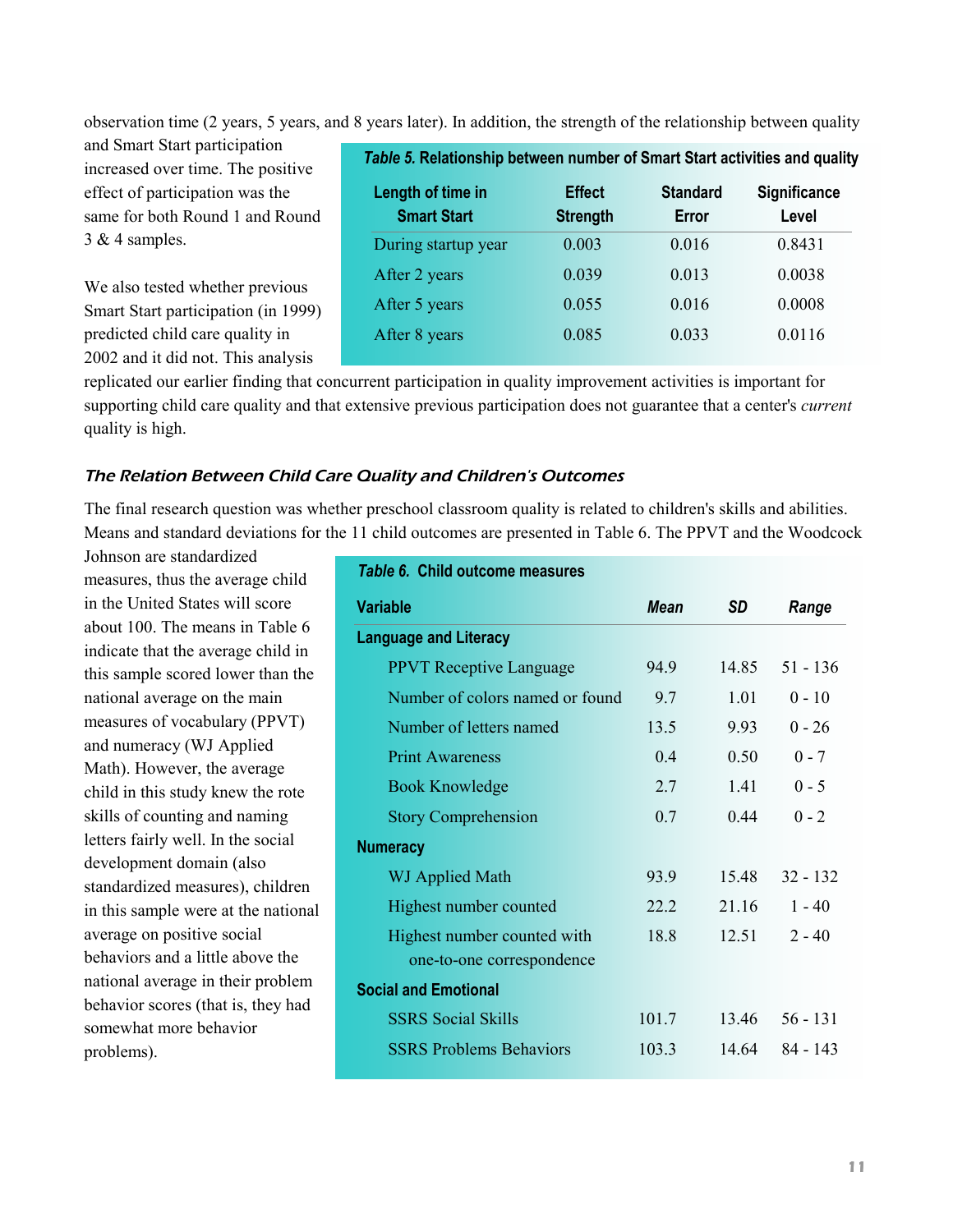In our analyses, we dropped or modified some measures. The Naming Colors task had limited variability because most children knew all 10 colors so we did not use it. The two measures of counting were highly correlated; so we only used Counting with one-to-one Correspondence. Print Awareness and Story Comprehension had skewed distributions so we created binary scores for each measure (low/high).

We estimated the relation between children's scores and their classroom quality score by using a statistical technique (Hierarchical Linear Modeling or HLM) that allows us to take into account the clustering of children within classrooms. In addition to the ECERS score and Smart Start-funded activities score, we also included 3 child variables in the analysis that research suggests effect children's skills: gender, ethnicity/race, and poverty (defined as receiving a child care subsidy). For the continuous outcomes, we fit a general linear model. For the binary outcomes (Print Awareness, Story Comprehension), we fit a logistic model.

Appendix B includes the complete results from the HLM analyses. Table 7 summarizes these results showing the number of child outcomes for which each predictor was significant and the direction of the effect. Classroom quality was a significant positive predictor for 5 of the 9 child outcomes after accounting for the effects of gender, ethnicity, and poverty. Receptive Language, Print Awareness, Book Knowledge, Applied Math, and Counting One-to-One were all significantly positively related to quality. Children from higher quality centers had better skills. The effect sizes for Receptive Language and Applied Math were 0.20, which is considered a small effect in educational research.

|                            | <b>Predictor</b>                           |                   |                                  |                    |  |  |  |  |
|----------------------------|--------------------------------------------|-------------------|----------------------------------|--------------------|--|--|--|--|
| <b>Child Outcome</b>       | High<br><b>Classroom</b><br><b>Quality</b> | <b>Boy</b>        | <b>Ethnic</b><br><b>Minority</b> | <b>Poverty</b>     |  |  |  |  |
| Receptive Language         | ▲ ***                                      |                   | $\blacksquare$ ***               | $\blacksquare$ *** |  |  |  |  |
| Letters                    |                                            |                   |                                  | - **               |  |  |  |  |
| <b>Print Awareness</b>     | ▲ ***                                      | ш<br>**           | $\blacksquare$ *                 | ∎ **               |  |  |  |  |
| <b>Book Knowledge</b>      | ↑ **                                       | $\blacksquare$ ** | <b>L</b> **                      |                    |  |  |  |  |
| <b>Story Comprehension</b> |                                            |                   |                                  | <b>L</b> ***       |  |  |  |  |
| <b>Applied Math</b>        | ▲ ***                                      | $\blacksquare$ *  | $\blacksquare$ ***               | <b>L</b> ***       |  |  |  |  |
| Counting One-to-One        | ▲ ***                                      | п<br>**           |                                  |                    |  |  |  |  |
| Social Skills              |                                            | ▲ ***             | $**$                             | <b>L</b> ***       |  |  |  |  |
| <b>Problem Behaviors</b>   |                                            | ≖<br>$\ast$       |                                  | $**$               |  |  |  |  |

### *Table 7:* **Significant predictors of children's outcomes and direction of effect**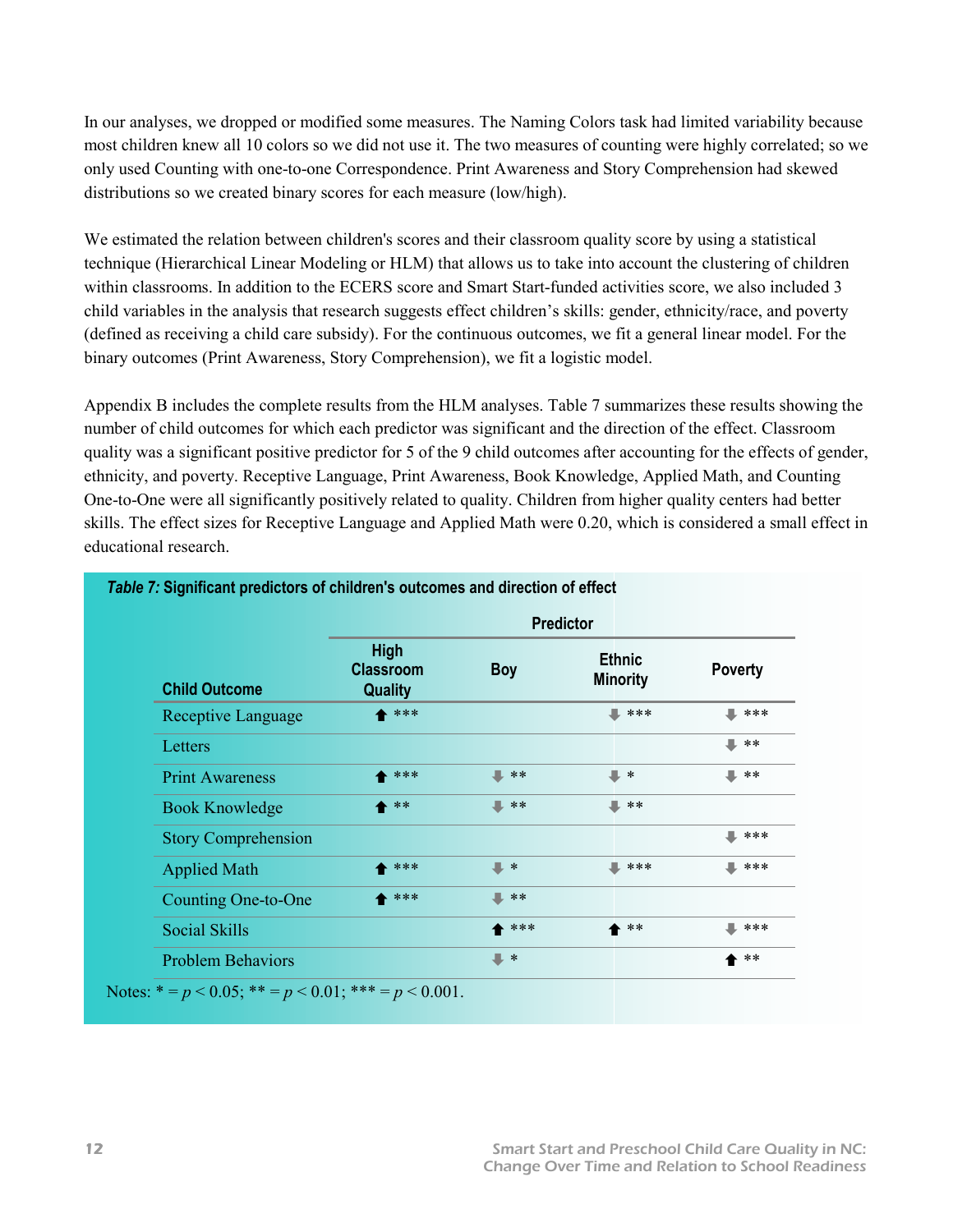Compared to girls, boys scored significantly lower on Print Awareness, Book Knowledge, Applied Math, and Counting, and were rated by their teachers as having fewer Problem Behaviors and higher Social Skills. Being a child of Black, Hispanic, or Other origin was related to lower Applied Math, Receptive Language, Print Awareness, and Book Knowledge scores, but higher ratings on Social Skills. Poverty was a very strong predictor of children's outcomes, related to lower scores on almost every cognitive and language measure and higher problem behavior scores.

The HLM analyses revealed only one significant interaction. For Print Awareness the effect of quality existed for boys (β = 0.65;  $p = 0.006$ ) but not for girls. Neither subsidy nor ethnicity were found to affect the relationship between quality and any of the outcomes, indicating that the positive relation between good quality classrooms and children's outcomes was similar for poor and non-poor children and for children of various races.

Another way to describe the relation between quality and children's outcomes is to evaluate the percentage of children scoring at especially low levels on the outcome measures. Figure 3 illustrates that much higher

percentages of children in the low- and medium-quality classrooms scored poorly (below 85 or, in other words, at least 1 standard deviation below the mean) in Receptive Language (PPVT) and Applied Math Problems than in the high-quality classes. The differences between low quality and medium quality seem greater than between medium quality and high quality.



### *Figure 3***: Percentage of children scoring poorly by classroom quality**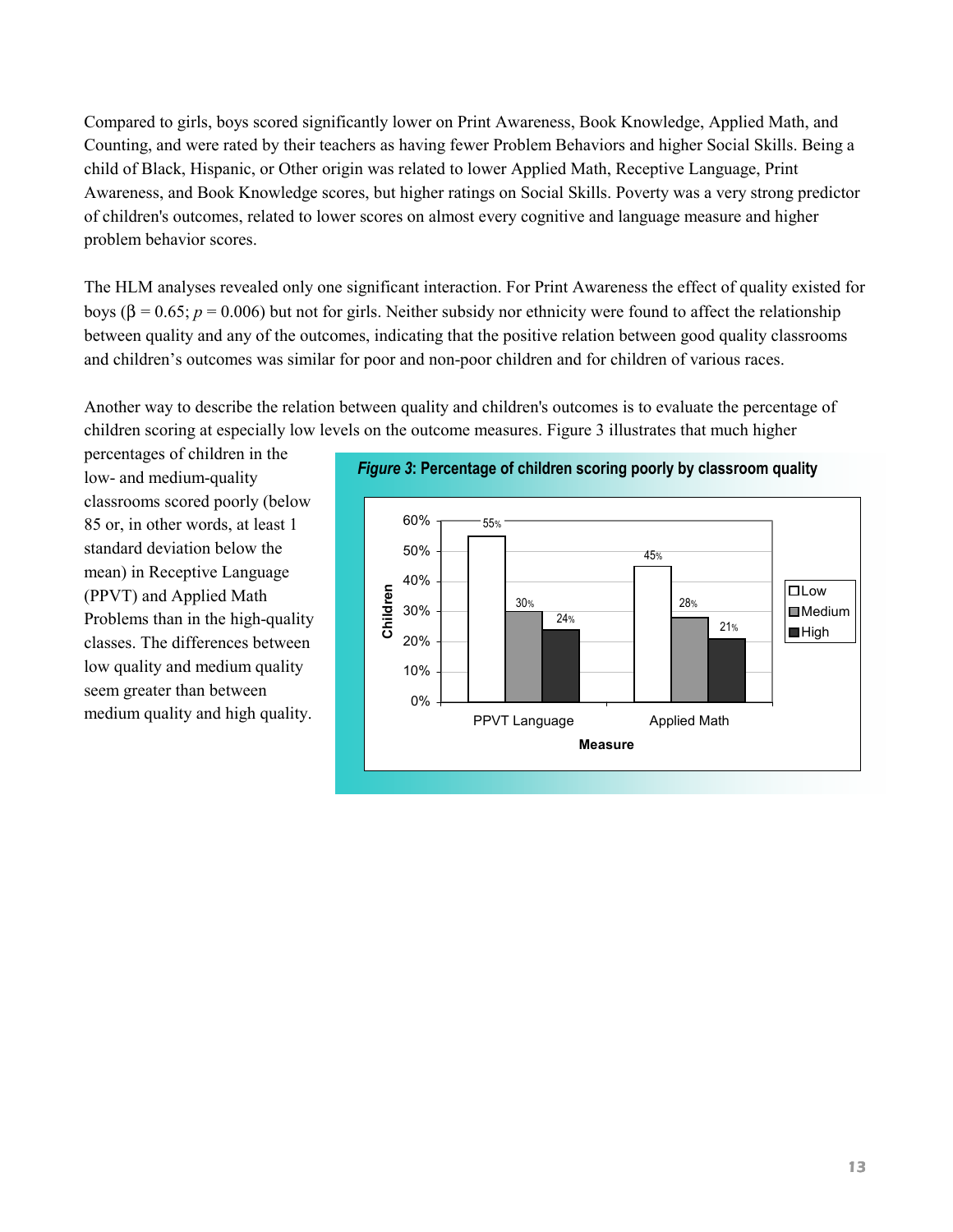# **Discussion**

This study resulted in three main conclusions: (1) since 1994, child care quality in this sample of NC child care centers has steadily and significantly improved, (2) participation in Smart Start-funded activities was significantly positively related to child care quality, and (3) children who attended higher quality centers scored significantly higher on measures of skills and abilities that are important for school success compared to children from lower quality centers.

One of the main goals of Smart Start has been to improve the quality of children's early care and education. Smart Start leaders have focused considerable attention and funding on improving child care quality and positive effects are being seen. Local partnerships have funded a variety of strategies and activities over the years and most partnerships implement several activities in a given year. The research literature provides little guidance as to which types of technical assistance (TA) activities work best, but the overall effect of NC's Smart Start efforts has been positive.

The data from the current study do not allow us to determine whether certain types of technical assistance for quality improvement are more effective than other types. Nor can we tell whether a certain "dosage" of TA is minimally required before an effect on quality is seen. What we can conclude is that participation in more Smart Start-funded TA activities is significantly positively related to classroom quality. Given that the study used a very rough indicator of Smart Start participation (total number of activities, without regard to type or duration), we think the relationship between quality and Smart Start participation is a robust finding. Future research should undertake a more detailed and controlled study of the effectiveness of different types of Smart Start quality improvement TA activities.

The Smart Start Evaluation team recently wrote a detailed report about the strategies used by 12 partnerships that have been highly successful in increasing the proportion of high-quality programs in their communities (Taylor & Bryant, 2002). These strategies include strong leadership; strategic planning for a system of quality improvement programs; support for the education and professional development of the workforce; financial rewards for higher education and improved quality; on-site, customized technical assistance; and effective collaborations with multiple community agencies. No silver bullet or single strategy seems to have been effective, but successful partnerships have used several, coordinated approaches.

This study replicated our earlier finding that a center's level of current participation in Smart Start-funded activities was related to classroom quality, but that previous participation was not. In other words, extensive previous participation in Smart Start does not guarantee that a center's current quality is high. This finding has important policy implications. Continuous quality enhancement efforts may be needed to maintain and sustain the levels of classroom quality that will improve children's growth and development. Partially because of teacher turnover (31% in a recent statewide work force study, Russell, Lyons, Grigoriciuc, & Lowman, 2002) and partially because a large proportion of NC preschool child care is still of low to average quality, continuous efforts are still needed. Perhaps someday the early care and education system will be adequate to ensure that every child in NC has access to high quality care, but that day is not here yet.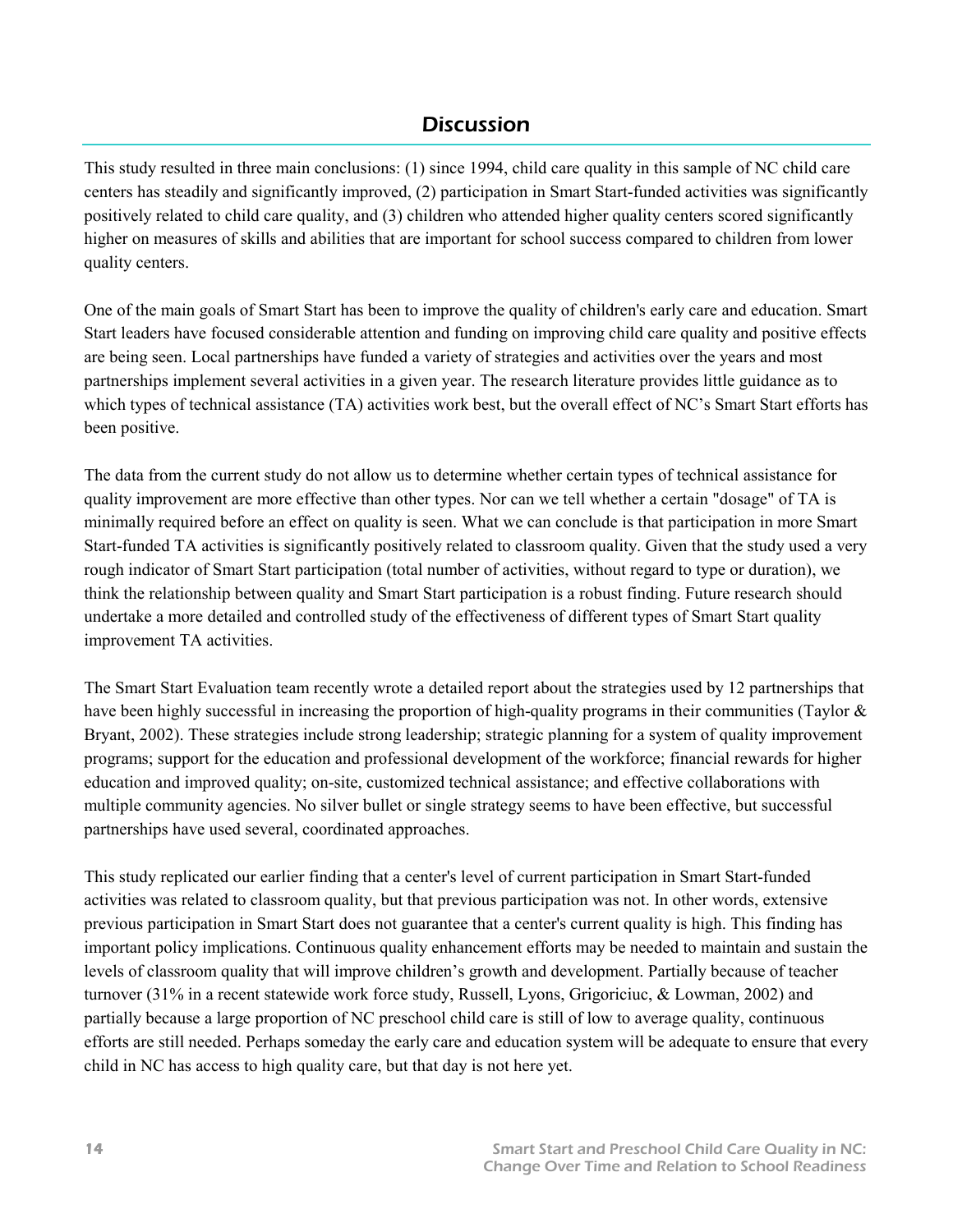While it is encouraging that the number of high quality classrooms in this evaluation sample has doubled since Smart Start began, almost 50% were still below the level of quality that is widely recognized as desirable for all children. The majority of child care centers provide care that is below "good" on the ECERS rating scale (a score of 5) and the average child in these centers is performing at levels below the national average. If we want NC preschoolers' skills to meet or exceed the national average, then their child care environments must improve.

Both the pioneer partnerships and the partnerships that entered into Smart Start later in the decade have seen improvements in quality and the positive effect of participating in Smart Start-funded activities. This indicates that different types of partnerships (large/small, urban/rural) have been able to achieve change. The fact that the Round 3 and 4 partnerships seem to be at about the same quality level as the Round 1 partnerships, in spite of having less time in which to achieve these gains, is possibly a sign that the pioneer partnerships were truly "pioneers." They experimented with a variety of approaches and shared the best of the approaches--those that were most effective--with the later entering partnerships. This might also explain why the centers in Round 3 and 4 partnerships participated in a smaller number of activities in their first year than did centers in Round 1. Perhaps their initial offerings to centers were more intense or spread more broadly across the partnership. Within 2 years, though, the amount of Smart Start TA activities offered in Rounds 3 and 4 was similar to that offered in Round 1.

Turning to the child outcome results, this is not the first study to show a significant positive relationship between good child care quality and positive outcomes for preschoolers, but this study replicates such results within a large sample of North Carolina preschoolers. On most measures of young children's cognitive, language and social skills, we saw a significant positive relation with classroom quality. The association between quality and outcomes was similar for children from both poor and non-poor families and for White, Black, and Hispanic children. This provides support for quality improvement programs in all kinds of settings, serving all kinds of children. All children, including children from poor families who are more likely to have fewer kindergarten readiness skills, can benefit from the richer early childhood experiences in higher quality care.

Limitations of the study. This study included only one age range of early childhood programs--preschool classrooms of 3- and 4-year-old children. Had we evaluated infant-toddler child care or family child care homes, we would likely have seen an even lower overall quality of care, as other studies have shown (e.g., Cost, Quality, & Child Outcomes Study Team, 1995; Kontos, Howes, Shinn, & Galinsky, 1995; Peisner-Feinberg, Bernier, Bryant, & Maxwell, 2000). This study also included very few programs with low quality ECERS scores (below 3 on the rating scale), possibly because low-quality programs are more likely to refuse to participate in evaluations. However, the relations we found between Smart Start participation and child care quality applied to centers across the range of quality that was included in the study and would be expected to apply to centers at the lower end of the quality continuum. In fact, had the full range of quality been represented in the study, the relations could well have been stronger.

Another limitation concerns the larger attrition rate among lower quality centers from 1999 to 2002 than in the medium and high quality groups. Of the 54 low-quality centers in 1999, 6 had closed and thus could not be observed in 2002. Of the 39 middle-quality centers in 1999, 7 had closed. Of the 29 centers that refused to participate, 8 were of high quality, 11 medium, and 10 low. The analytic strategy took into account the fact that some centers were not represented at every time point, so the results regarding the relation between participation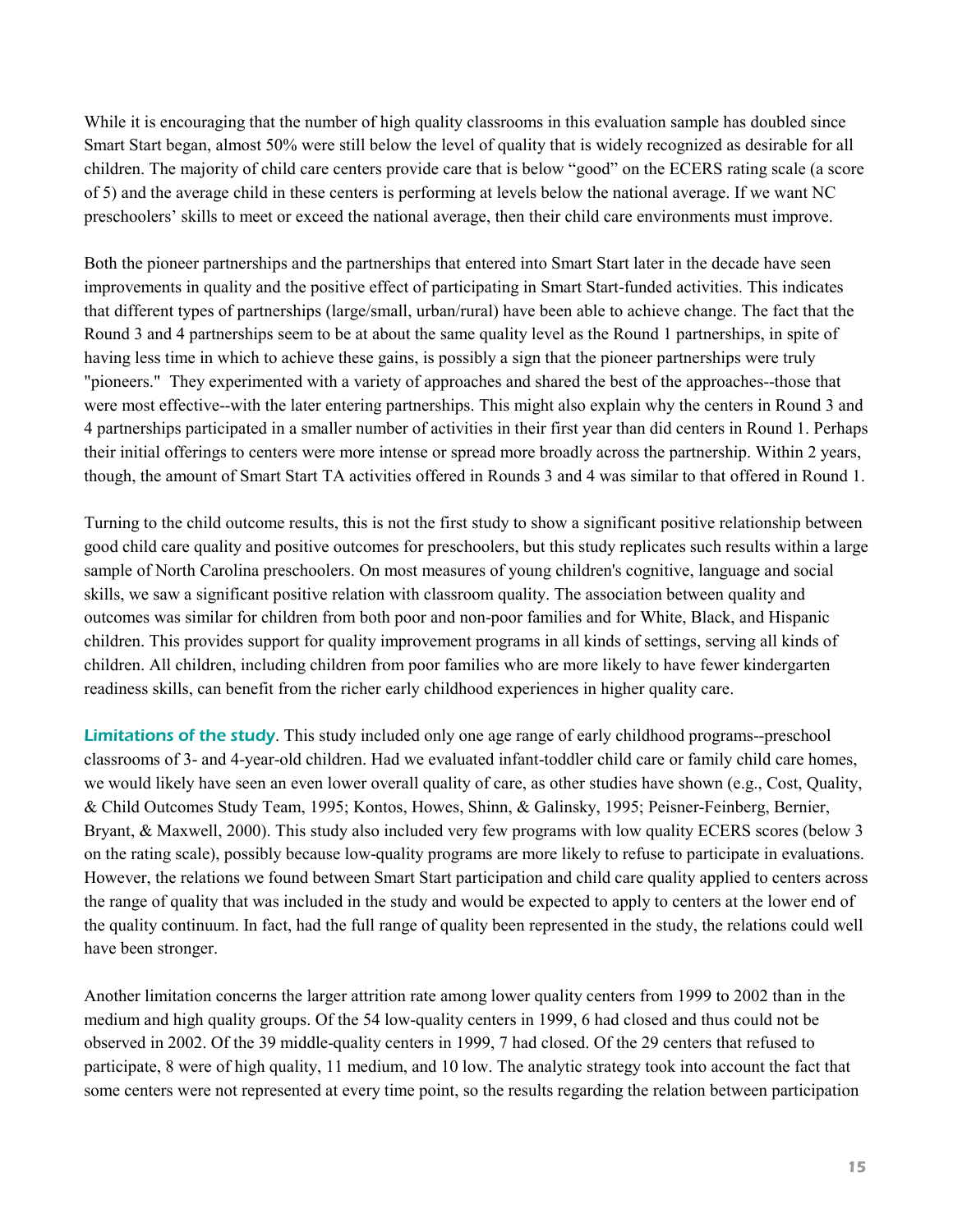and quality are valid regardless. Finally, the study does not establish causality between Smart Start participation, child care quality, and child outcomes. Random assignment of centers to Smart Start and of children to centers is required to establish causality, but is not feasible for a community initiative such as Smart Start.

We mention these cautions about interpreting the encouraging results of this study only to place them in context. We believe this study convincingly demonstrates the positive links between Smart Start participation and preschool child care quality and between quality and children's readiness for school. These results also point to the need for more research on technical assistance for quality improvement to help early childhood programs know where best to invest their resources. Finally, these NC results confirm what other national studies have shown--higher quality preschool classrooms are positively associated with children's knowledge and skills. Smart Start appears to be effective in improving child care quality and children's outcomes, yet much more progress can be made.

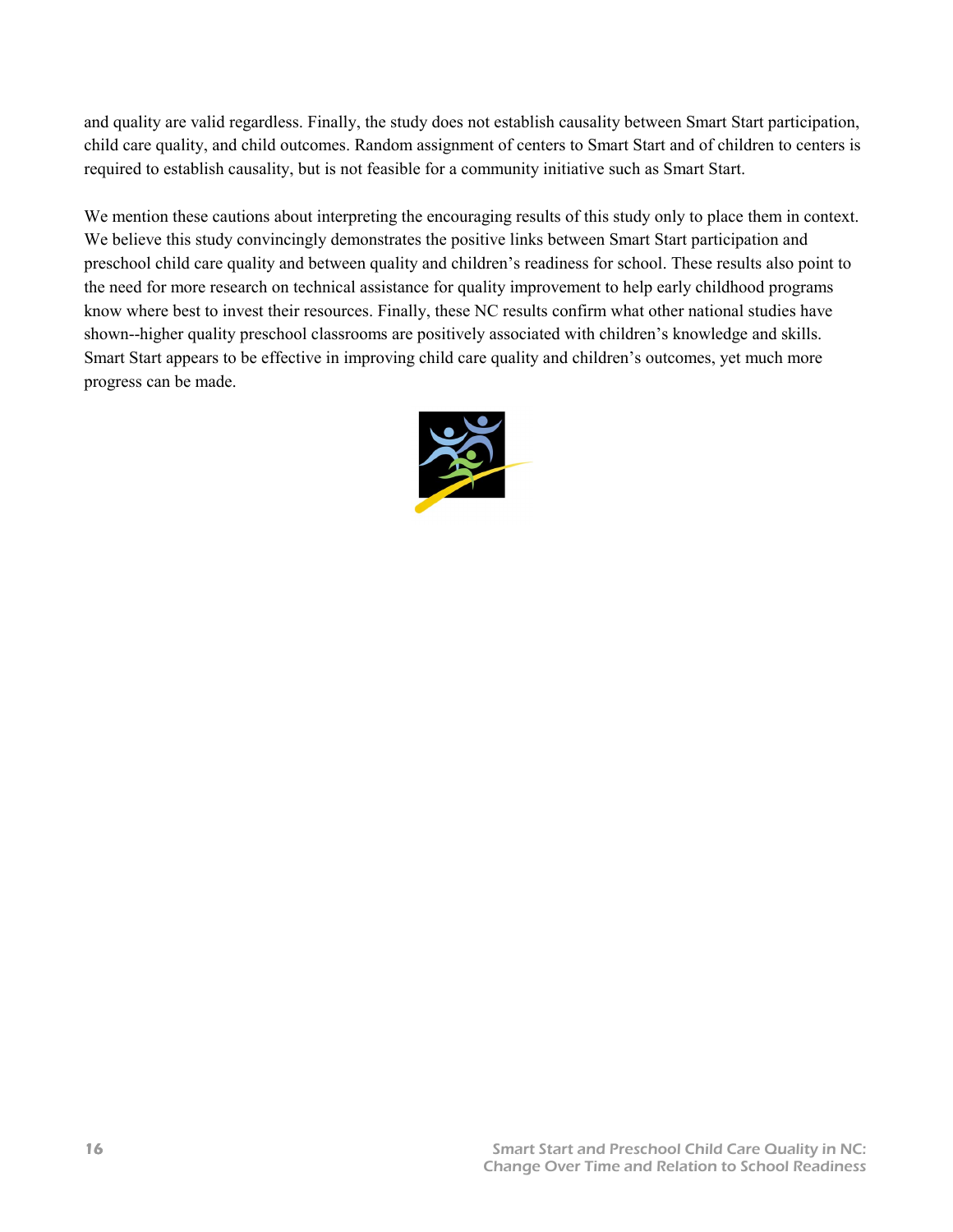- Bryant, D., & Peisner-Feinberg, E. (June, 2000). *Head Start Quality and Child Outcomes: Processes and Predictors*. Presentation at Head Start's Fifth National Research Conference. Washington, DC.
- Bryant, D., Bernier, K., Peisner-Feinberg, E., & Maxwell, K. (2002). *Smart Start and Child Care in North Carolina: Effects on Quality and Changes over Time*. Chapel Hill, NC: Frank Porter Graham Child Development Institute.
- Bryant, D., Maxwell, K., & Burchinal, M. (1999). Effects of a community initiative on the quality of child care. *Early Childhood Research Quarterly*, *14*, 449-464.
- Bryant, D., Maxwell, K., Burchinal, M., & Lowman, B. (1997). *The effects of Smart Start on the Quality of Preschool Child Care*. Chapel Hill, NC: Frank Porter Graham Child Development Center.
- Cohen, J. (1988). *Statistical power analysis for the behavioral sciences (2nd ed.)*. Hillsdale, NJ: Lawrence Earlbaum Associates.
- Cost, Quality & Child Outcomes Study Team (1995). *Cost, quality and child outcomes in child care centers, public report, second edition*. Denver: Economics Department, University of Colorado at Denver.
- Dunn, L. M, & Dunn, L. M. (1997). *Peabody Picture Vocabulary Test Third Edition (PPVT-III)*. Circle Pines, MN: American Guidance Services.
- Gresham, F. M., & Elliott, S. N. (1990). *Social Skills Rating System Manual*. Circle Pines, MN: American Guidance Service.
- Harms, T., & Clifford, R. M. (1980). *Early Childhood Environment Rating Scale*. Columbia, NY: Teachers College Press.
- Howes, C. (1990). Can the age of entry into child care and quality of childcare predict adjustment in kindergarten? *Developmental Psychology, 26*, 292-303.
- Howes, C., Phillips, D. A., & Whitebook, M. (1992). Thresholds of quality: Implications for the social development of children in center-based care. *Child Development, 63*, 449-460.
- Kontos, S., Howes, C., Shinn, M., & Galinsky, E. (1995). *Quality in family child care and relative care*. New York: Teachers College Press.
- Maxwell, K., Bryant, D., & Miller-Johnson, S. (1999). *A Six-County Study of the Effects of Smart Start Child Care on Kindergarten Entry Skills*. Chapel Hill, NC: Frank Porter Graham Child Development Institute.
- Maxwell, K.L., Bryant, D., Ridley, S., & Keyes-Elstein, L. (April, 2001). *North Carolina's Kindergartners and Schools*. Chapel Hill, NC: University of North Carolina at Chapel Hill, Frank Porter Graham Child Development Center.
- NICHD Study of Early Child Care Network. (1996). Characteristics of infant child care: Factors contributing to positive caregiving. *Early Childhood Research Quarterly, 11*, 269-306.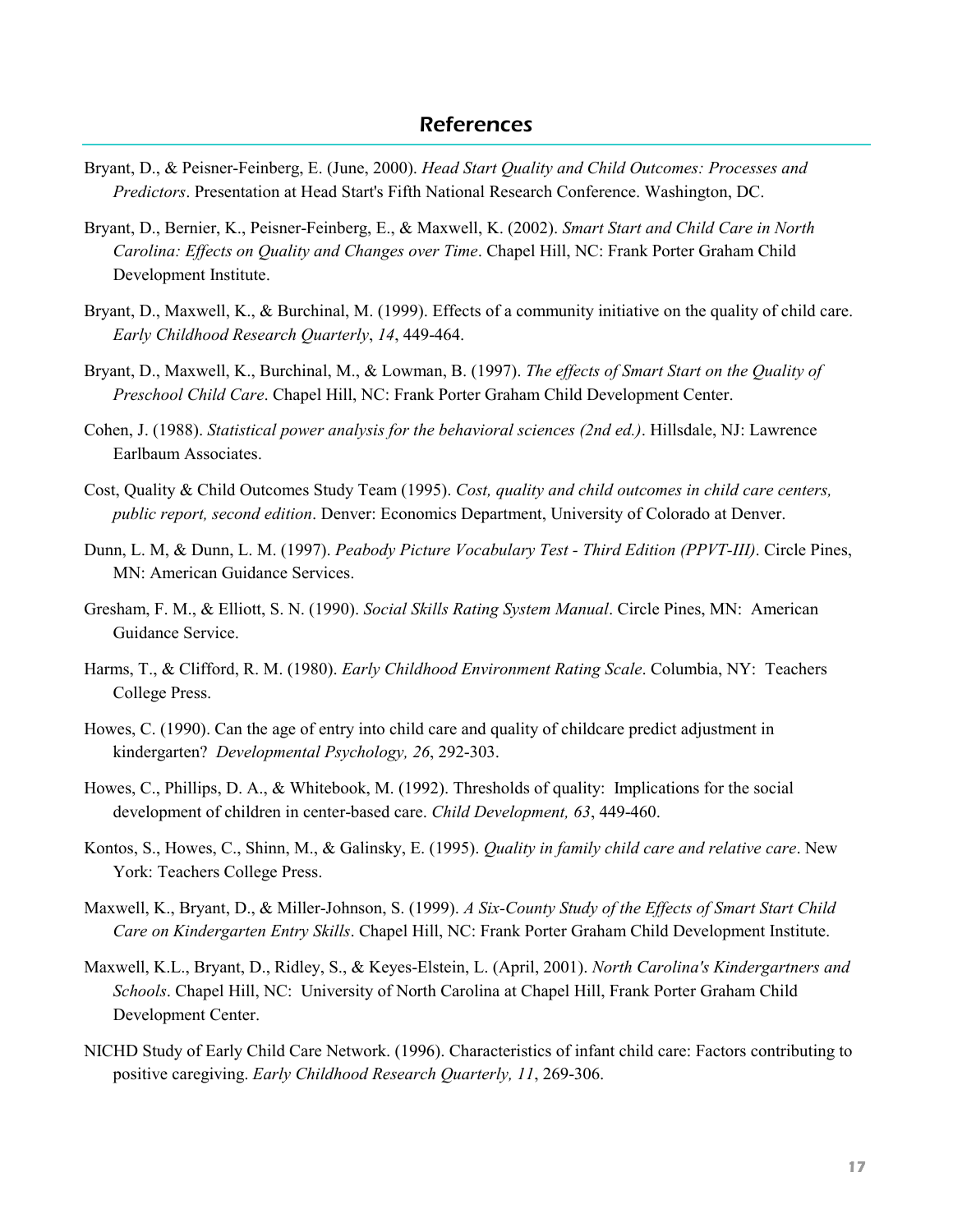- Peisner-Feinberg, E. S. (2000, April). Why does quality matter? In Hopmann, M. (Chair) *Findings from the Head Start Quality Research Centers*. Symposium presented at the annual meeting of the National Head Start Association, Washington, DC.
- Peisner-Feinberg, E. S., Bernier, K., Bryant, D., & Maxwell, K. (2000). *Family Child Care in North Carolina*. Chapel Hill, NC: Frank Porter Graham Child Development Center.
- Peisner-Feinberg, E. S., Burchinal, M. R., Clifford, R. M., Culkin, M. L., Howes, C., Kagan, S. L., & Yazejian, N. (2001). The relation of preschool quality to children's cognitive and social developmental trajectories through second grade. *Child Development, 72*(5), 1534-1553.
- Russell, S., Lyons, J., Grigoriciuc, M., Lowman, B., (2002). *Working in Child Care in North Carolina 2001*. Chapel Hill, NC: Child Care Services Association.
- Taylor, K. & Bryant, D. (2002). *Demonstrating Effective Child Care Quality Improvement*. Chapel Hill, NC: Frank Porter Graham Child Development Institute.
- Woodcock, R.W., McGrew, K.S., & Mather, N. (2001). *Woodcock-Johnson III Tests of Achievement*. Itasca, IL: Riverside Publishing.
- Zill, N., & Resnick, G. (1998). *Family and Child Experiences Survey* (FACES) conducted by Westat for Head Start National Study.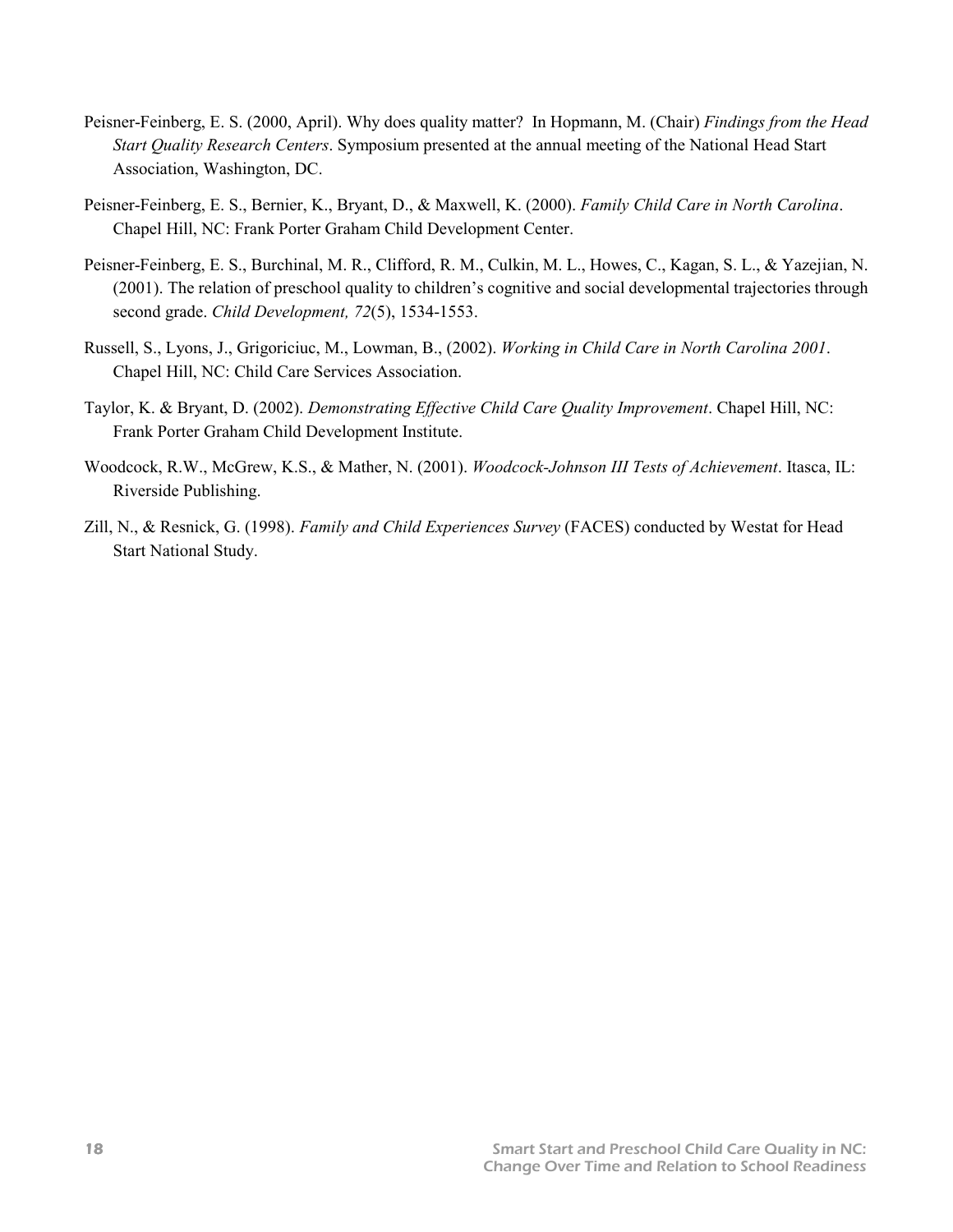# Appendix A: Child Assessment Battery - Spring 2002

This appendix includes a complete list of the child measures used in the study. The language and literacy measures were administered to children in a one-on-one session and the social and behavioral measures were from teacher ratings of children.

### Language and Literacy

Color Names (Zill & Resnick, 1998). This subtest was adapted and used with permission from the Head Start Family and Child Experiences Survey (FACES; Zill & Resnick, 1998). The Color Names subtest is a simple color naming and identification task. Children name up to 10 colors when shown a sheet of bears of different colors. This subtest yields a raw score ranging from 0 to 10 for the number of colors named and for the number of colors named or identified.

Peabody Picture Vocabulary Test - III, Form A (PPVT; Dunn & Dunn, 1997). The PPVT was used to measure children's receptive language skills. The PPVT can be administered to individuals as young as 2 years 6 months and as old as 90 years. It consists of 204 items arranged in order of increasing difficulty; most individuals complete 60 or fewer items. Test procedures involve showing the child a picture plate and asking the child to select the picture that best represents the stimulus word presented by the assessor. The PPVT was individually administered to children. Standard scores with a mean of 100 and a standard deviation of 15 were used in the analysis. National norms were set so that 16% of children in the standardization sample had scores less than 85 and an additional 16% had scores greater than 115.

Letter Identification. Children are shown 3 pages of letters randomly ordered and including all 26 letters of the alphabet. Children are asked to name any letters they know. Scores range from 0-26.

Story and Print Concepts (Zill & Resnick, 1998). This subtest was adapted and used with permission from the Head Start Family and Child Experiences Survey (FACES; Zill & Resnick, 1998). It measures children's book knowledge, comprehension, and print awareness. For this subtest, the research assistant read to each child a book entitled "Where's My Teddy?" (Alborough, 1992, 1995) and asked 12 questions about the book and its contents. Raw scores were generated for each of the conceptual areas (i.e., book knowledge, comprehension, and print awareness). Raw scores can range from 0-5 for book knowledge, 0-2 for comprehension, and 0-7 for print awareness.

### **Numeracy**

Woodcock-Johnson Psycho-Educational Battery -- Revised (Woodcock & Johnson, 1989, 1990). The Applied Problems subtest from the Woodcock-Johnson Tests of Achievement, Form A was individually administered to children. The Applied Problems subtest consists of items designed to assess children's skills in analyzing and solving practical math problems. The Woodcock-Johnson provides norms for children as young as 24 months to adults over the age of 90 years of age. Standard scores with a mean of 100 and a standard deviation of 15 were used in the analysis. National norms were set so that 16% of children in the standardization sample had scores less than 85 and an additional 16% had scores greater than 115.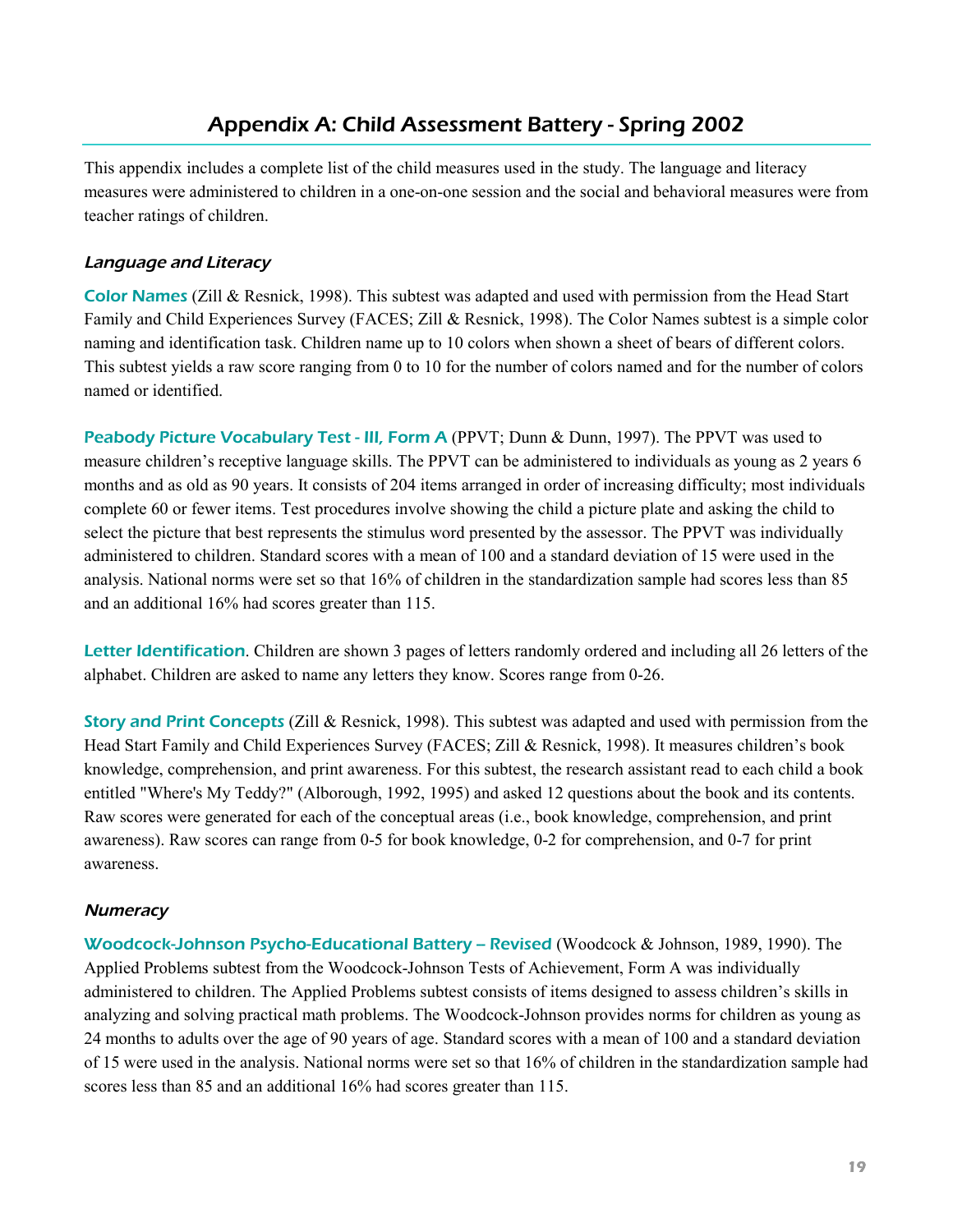Number Identification. Children are shown a page with the numbers 1-10 in random order and asked to name them. Scores range from 0-10.

Counting and Counting Bears (adapted from Head Start Family and Child Experiences Survey Spring 1998 Assessment; used with the permission of Nicholas Zill and Gary Resnick, Westat). In these two tasks, children are asked to count and then shown a sheet of little bears and asked to count them pointing one to one. Scores range from 0 to 40 on Counting, and from 0 to 40 on Counting Bears. Children who could count above 40 were given a score of 40 and redirected onto the next task.

### Social Skills

Social Skills Rating System (SSRS; Gresham & Elliott, 1990). The teacher form of the Social Skills Questionnaire was used to gather information about children's social skills and problem behaviors. Teachers completed a 30-item rating scale that measures children's social skills on a scale of 0 to 2, with a higher score indicating greater skills. Teachers also completed an 18-item rating scale that measures children's problem behaviors on a scale of 0 to 2, with a higher score indicating more problems. Standard scores with a mean of 100 and a standard deviation of 15 were used in the analysis. National norms were set so that 16% of children in the standardization sample had scores less than 85 and an additional 16% had scores greater than 115.